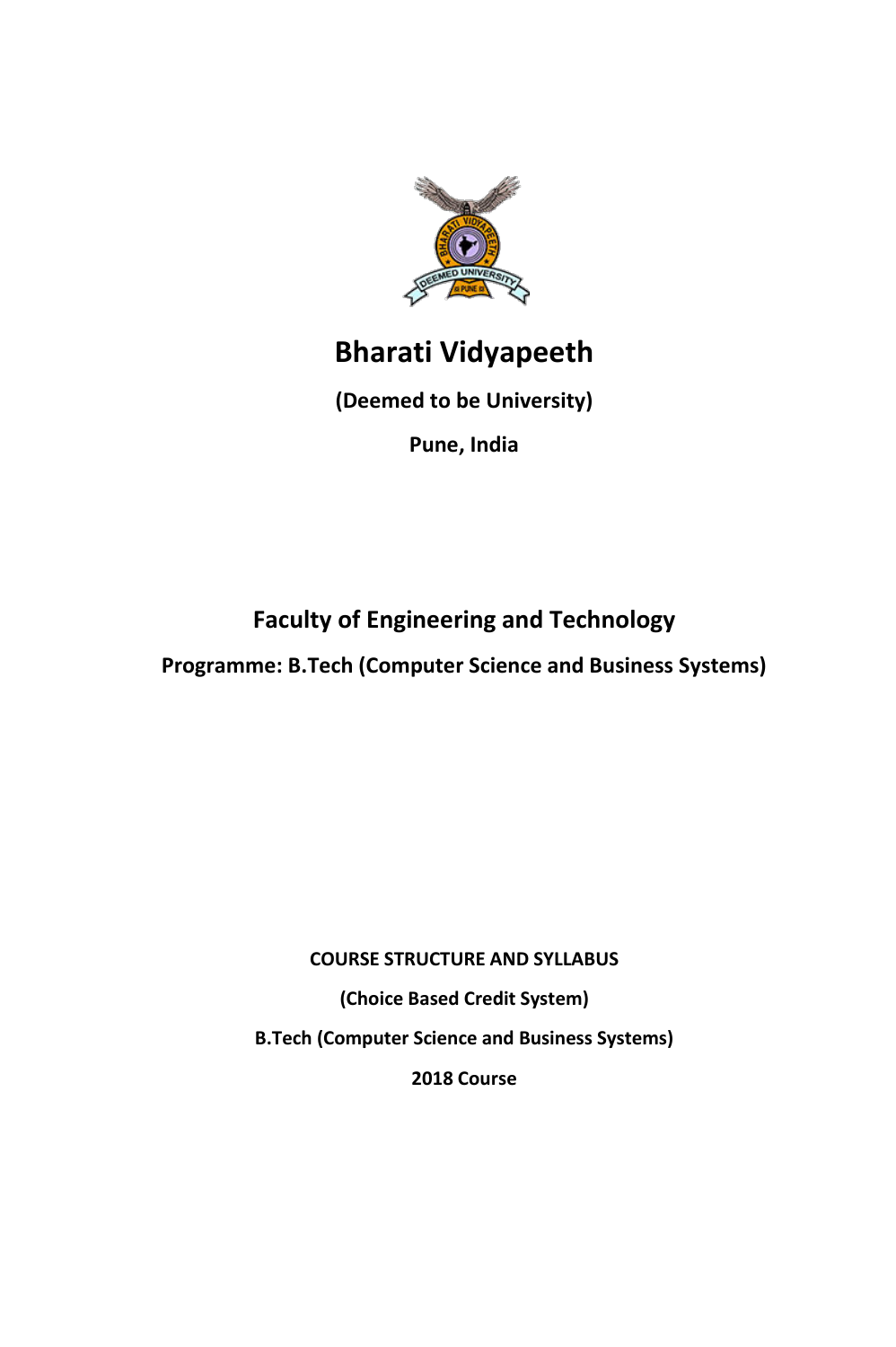|     |                                           |                |                                 |                |                  | <b>Revised New Syllabus</b> |                          |                              |                          |                          |                          |       |                |      |       |
|-----|-------------------------------------------|----------------|---------------------------------|----------------|------------------|-----------------------------|--------------------------|------------------------------|--------------------------|--------------------------|--------------------------|-------|----------------|------|-------|
|     | Semester I                                |                | <b>Examination Scheme-Marks</b> |                |                  |                             |                          |                              | <b>Credit</b>            |                          |                          |       |                |      |       |
|     |                                           |                |                                 |                |                  | <b>End Semester</b>         |                          | <b>Continuous Assessment</b> |                          | <b>TW &amp;</b>          | TW                       | Total | Theory         | Term | Total |
| ID  | Course                                    | Lecture        | <b>Tutorial</b>                 | Practical      | Contact          | Examination                 | Unit                     | Attendance                   | <b>Assignments</b>       | Practical                | &                        |       |                | Work |       |
|     |                                           |                |                                 |                | <b>Hours per</b> |                             | Test                     |                              |                          |                          | Oral                     |       |                |      |       |
|     |                                           |                |                                 |                | week             |                             |                          |                              |                          |                          |                          |       |                |      |       |
| 1.1 | <b>Mathematics I</b>                      | 3              | 1                               | 0              | 4                | 60                          | 20                       | 10                           | 10                       | $\overline{\phantom{0}}$ | $\overline{\phantom{a}}$ | 100   | 4              | 0    | 4     |
|     |                                           |                |                                 |                |                  |                             |                          |                              |                          |                          |                          |       |                |      |       |
| 1.2 | <b>Statistics I</b>                       | 3              | 1                               | 0              | 4                | 60                          | 20                       | 10                           | 10                       |                          | $\overline{\phantom{a}}$ | 100   | 4              | 0    | 4     |
|     |                                           |                |                                 |                |                  |                             |                          |                              |                          |                          |                          |       |                |      |       |
| 1.3 | Principles of Electrical Engineering      | 3              | 0                               | $\overline{2}$ | 5                | 60                          | 20                       | 10                           | 10                       | $\overline{\phantom{0}}$ | 50                       | 150   | 3              |      | 4     |
|     |                                           |                |                                 |                |                  |                             |                          |                              |                          |                          |                          |       |                |      |       |
| 1.4 | <b>Fundamentals of Computer Science</b>   | 3              | $\mathbf{1}$                    | $\overline{2}$ | 6                | 60                          | 20                       | 10                           | 10                       | 50                       | $\blacksquare$           | 150   | 4              |      | 5.    |
|     |                                           |                |                                 |                |                  |                             |                          |                              |                          |                          |                          |       |                |      |       |
| 1.5 | <b>Fundamentals of Physics</b>            | 3              | 0                               | $\overline{2}$ | 5                | 60                          | 20                       | 10                           | 10                       | $\blacksquare$           | 50                       | 150   | $\overline{3}$ |      | 4     |
|     |                                           |                |                                 |                |                  |                             |                          |                              |                          |                          |                          |       |                |      |       |
| 1.6 | <b>Business Communication &amp; Value</b> | $\overline{2}$ | $\mathbf{1}$                    | $\overline{2}$ | 5                | 50                          | $\overline{\phantom{0}}$ |                              | $\overline{\phantom{0}}$ | $\overline{\phantom{0}}$ | 50                       | 100   | 3              |      | 4     |
|     | Science - I                               |                |                                 |                |                  |                             |                          |                              |                          |                          |                          |       |                |      |       |
|     | <b>Total</b>                              | 17             | 4                               | 8              | 29               | 350                         | 100                      | 50                           | 50                       | 50                       | 150                      | 750   | 21             | 4    | 25    |
|     |                                           |                |                                 |                |                  |                             |                          |                              |                          |                          |                          |       |                |      |       |

### **Bharati Vidyapeeth (Deemed to be University) College of Engineering, Pune B.Tech- Computer Science & Business Systems (Semester- I and II)**

|      | Semester II                                         |                |                 | <b>Teaching Scheme</b> |              |                          | <b>Examination Scheme-Marks</b> |                              |                    |                          |                          |              | <b>Credit</b> |      |       |
|------|-----------------------------------------------------|----------------|-----------------|------------------------|--------------|--------------------------|---------------------------------|------------------------------|--------------------|--------------------------|--------------------------|--------------|---------------|------|-------|
|      |                                                     |                |                 |                        |              | <b>End Semester</b>      |                                 | <b>Continuous Assessment</b> |                    | TW &                     | TW                       | <b>Total</b> | Theory        | Term | Total |
| ID   | Course                                              | Lecture        | <b>Tutorial</b> | Practical              | Contact      | Examination              | Unit                            | Attendance                   | <b>Assignments</b> | Practical                | &                        |              |               | Work |       |
|      |                                                     |                |                 |                        | Hours per    |                          | <b>Test</b>                     |                              |                    |                          | Oral                     |              |               |      |       |
|      |                                                     |                |                 |                        | week         |                          |                                 |                              |                    |                          |                          |              |               |      |       |
| 1.7  | <b>Mathematics II</b>                               | 3              | 1               | 0                      | 4            | 60                       | 20                              | 10                           | 10                 |                          | $\blacksquare$           | 100          | Δ             | 0    | 4     |
| 1.8  | Statistics II                                       | 3              |                 | 0                      | Δ            | 60                       | 20                              | 10                           | 10                 | $\overline{\phantom{0}}$ | $\overline{\phantom{a}}$ | 100          |               | 0    | 4     |
| 1.9  | Data Structures & Problem Solving                   | 3              | -1              | $\overline{2}$         | 6            | 60                       | 20                              | 10                           | 10                 | 50                       | $\blacksquare$           | 150          | 4             |      | 5.    |
| 1.10 | <b>Fundamentals of Economics</b>                    | 3              | 0               | 0                      | 3            | 60                       | 20                              | 10                           | 10                 |                          | $\overline{\phantom{a}}$ | 100          | 3             | 0    | 3     |
|      | 1.11 Principles of Electronics                      | 3              | 0               | $\overline{2}$         | 5.           | 60                       | 20                              | 10                           | 10                 |                          | 50                       | 150          | 3             |      | 4     |
|      | 1.12 Business Communication & Value<br>Science - II | $\overline{2}$ |                 | $\overline{2}$         | 5            | 50                       |                                 |                              |                    | $\overline{\phantom{0}}$ | 50                       | 100          | 3             |      |       |
|      | 1.13 Self Learning Module                           | 0              | 0               | $\overline{2}$         | $\mathbf{2}$ | $\overline{\phantom{0}}$ | $\overline{\phantom{0}}$        | $\overline{\phantom{0}}$     | $\blacksquare$     | $\blacksquare$           | 50                       | 50           | 0             |      |       |
|      | <b>Total</b>                                        | 17             | 4               | 8                      | 29           | 350                      | 100                             | 50                           |                    | 50                       | 150                      | 750          | 21            | 4    | 25    |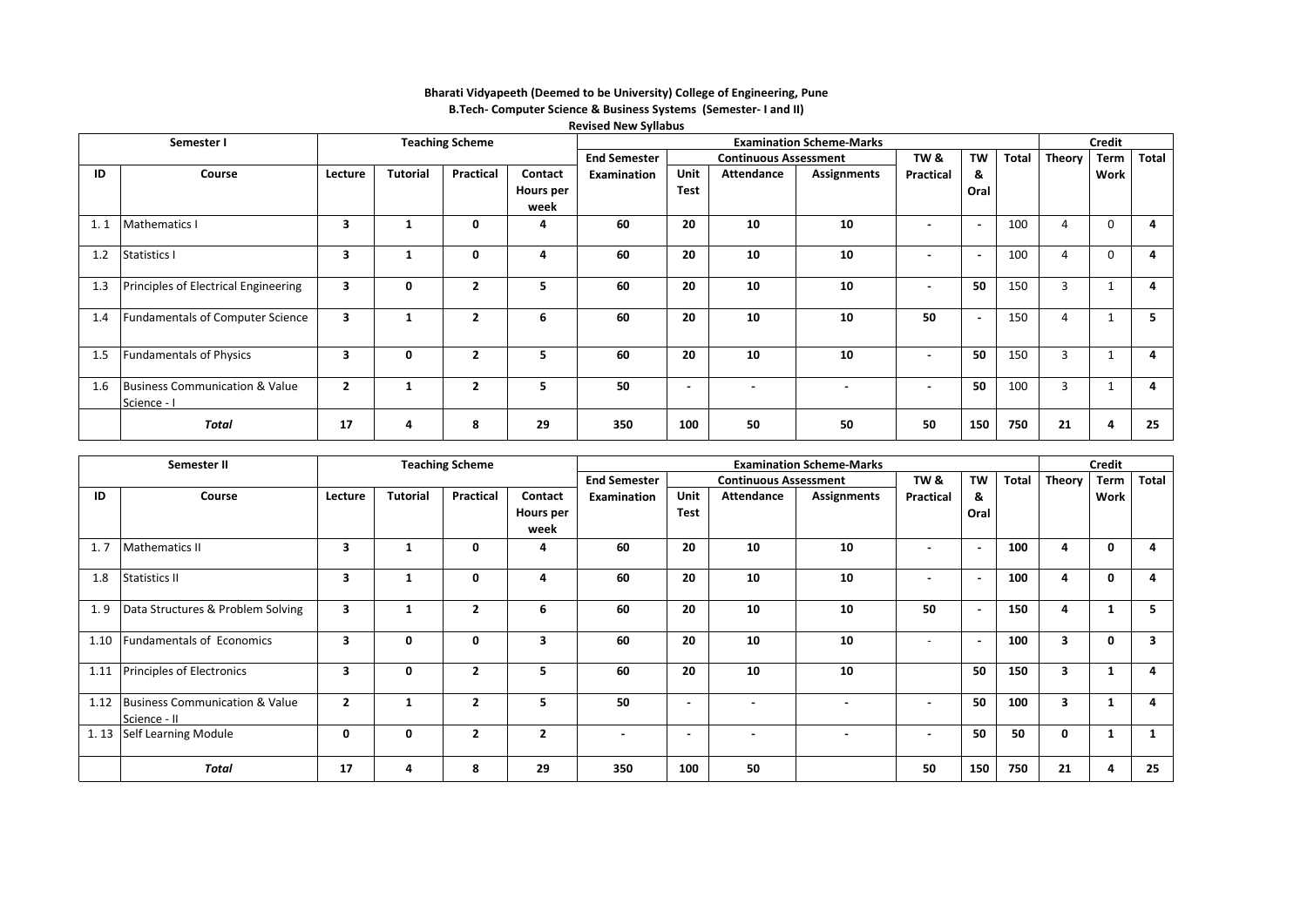## **B.Tech- Computer Science & Business Systems (Semester- III and IV) Bharati Vidyapeeth (Deemed to be University) College of Engineering, Pune**

### **Revised New Syllabus**

|    | <b>Teaching Scheme</b><br>Semester-III   |                |                 | <b>Examination Scheme-Marks</b> |                  |                     |             |                              |                    | <b>Credit</b>            |      |              |                  |              |       |
|----|------------------------------------------|----------------|-----------------|---------------------------------|------------------|---------------------|-------------|------------------------------|--------------------|--------------------------|------|--------------|------------------|--------------|-------|
|    |                                          |                |                 |                                 |                  | <b>End Semester</b> |             | <b>Continuous Assessment</b> |                    | TW <sub>&amp;</sub>      | TW & | <b>Total</b> | . $ $ Theory $ $ | Term         | Total |
| ID | Course                                   | Lecture        | <b>Tutorial</b> | Practical                       | Contact          | Examination         | Unit        | Attendance                   | <b>Assignments</b> | <b>Practical</b>         | Oral |              |                  | Work         |       |
|    |                                          |                |                 |                                 | <b>Hours per</b> |                     | <b>Test</b> |                              |                    |                          |      |              |                  |              |       |
|    |                                          |                |                 |                                 | week             |                     |             |                              |                    |                          |      |              |                  |              |       |
|    | 2.1 Formal Language and Automata Theory  | $\overline{4}$ |                 |                                 | b                | 60                  | 20          | 10                           | 10                 | $\overline{\phantom{a}}$ | 50   | 150          |                  |              | b     |
|    | 2.2 Computer Organization & Architecture |                | $\Omega$        |                                 |                  | 60                  | 20          | 10                           | 10                 | $\overline{\phantom{0}}$ | 50   | 150          |                  |              |       |
|    | 2.3 Object Oriented Programming          |                |                 | $\mathbf{\hat{}}$               |                  | 60                  | 20          | 10                           | 10                 | 50                       | . .  | 150          |                  |              |       |
|    | 2.4 Computational Statistics             |                | $\Omega$        |                                 |                  | 60                  | 20          | 10                           | 10                 | 50                       | . .  | 150          |                  |              | 4     |
|    | 2.5 Software Engineering                 | 4              |                 | $\mathbf{\Gamma}$               | b                | 60                  | 20          | 10                           | 10                 | 50                       |      | 150          |                  |              | 6     |
|    | 2.6 Indian Constitution (Non Credit)     |                |                 |                                 |                  |                     |             |                              |                    |                          |      |              | $\mathbf{o}$     | $\mathbf{0}$ | 0     |
|    | Total                                    | 18             |                 | 10                              | 27               | 300                 | 100         | 50                           | 50                 | 150                      | 100  | 750          | 20               |              | 25    |
|    |                                          |                |                 |                                 |                  |                     |             |                              |                    |                          |      |              |                  |              |       |

|      | Semester-IV                                                     | <b>Teaching Scheme</b> |                 |                  | <b>Examination Scheme-Marks</b> |                     |             |                              |                    |                          |                          | <b>Credit</b> |                |                |              |
|------|-----------------------------------------------------------------|------------------------|-----------------|------------------|---------------------------------|---------------------|-------------|------------------------------|--------------------|--------------------------|--------------------------|---------------|----------------|----------------|--------------|
|      |                                                                 |                        |                 |                  |                                 | <b>End Semester</b> |             | <b>Continuous Assessment</b> |                    | TW &                     | TW &                     | Total         | Theory         | <b>Term</b>    | <b>Total</b> |
| ID   | Course                                                          | Lecture                | <b>Tutorial</b> | <b>Practical</b> | Contact                         | Examination         | Unit        | Attendance                   | <b>Assignments</b> | <b>Practical</b>         | Oral                     |               |                | <b>Work</b>    |              |
|      |                                                                 |                        |                 |                  | Hours per                       |                     | <b>Test</b> |                              |                    |                          |                          |               |                |                |              |
|      |                                                                 |                        |                 |                  | week                            |                     |             |                              |                    |                          |                          |               |                |                |              |
|      | 2.8 Operating Systems                                           | 4                      | $\Omega$        | $\overline{2}$   | 5                               | 60                  | 20          | 10                           | 10                 | 50                       | $\overline{\phantom{a}}$ | 150           | 4              |                | 5            |
|      | 2.9 Database Management Systems                                 |                        | 0               | $\overline{2}$   |                                 | 60                  | 20          | 10                           | 10                 | 50                       | $\overline{\phantom{a}}$ | 150           | $\overline{4}$ |                |              |
|      | 2.10 Software Design with UML                                   | 4                      | $\Omega$        | $\overline{2}$   | ь                               | 60                  | 20          | 10                           | 10                 | 50                       | $\overline{\phantom{a}}$ | 150           | $\overline{a}$ |                | 5            |
| 2.11 | Introduction to Innovation, IP Management<br>& Entrepreneurship |                        | 0               | $\Omega$         |                                 | 60                  | 20          | 10                           | 10                 |                          | $\overline{\phantom{a}}$ | 100           | 3              | $\Omega$       |              |
|      | $\frac{1}{2.12}$ Business Communication & Value Science<br>۰Ш   |                        |                 | 4                | 6                               | 50                  | 0           | O                            | 0                  | $\overline{\phantom{a}}$ | 50                       | 100           | $\overline{2}$ | $\overline{2}$ |              |
|      | 2.13 Operations Research                                        |                        | $\Omega$        | 2                | 4                               | 60                  | 20          | 10                           | 10                 |                          | 50                       | 150           | $\overline{2}$ |                |              |
| 2.14 | <b>Essence of Indian Traditional</b><br>Knowledge(Non Credit)   |                        |                 |                  |                                 |                     |             |                              |                    | $\overline{\phantom{a}}$ | $\sim$                   |               |                |                |              |
|      | <b>Total</b>                                                    | 20                     | 0               | 12               | 28                              | 350                 | 100         | 50                           | 50                 | 150                      | 100                      | 800           | 19             | 6              | 25           |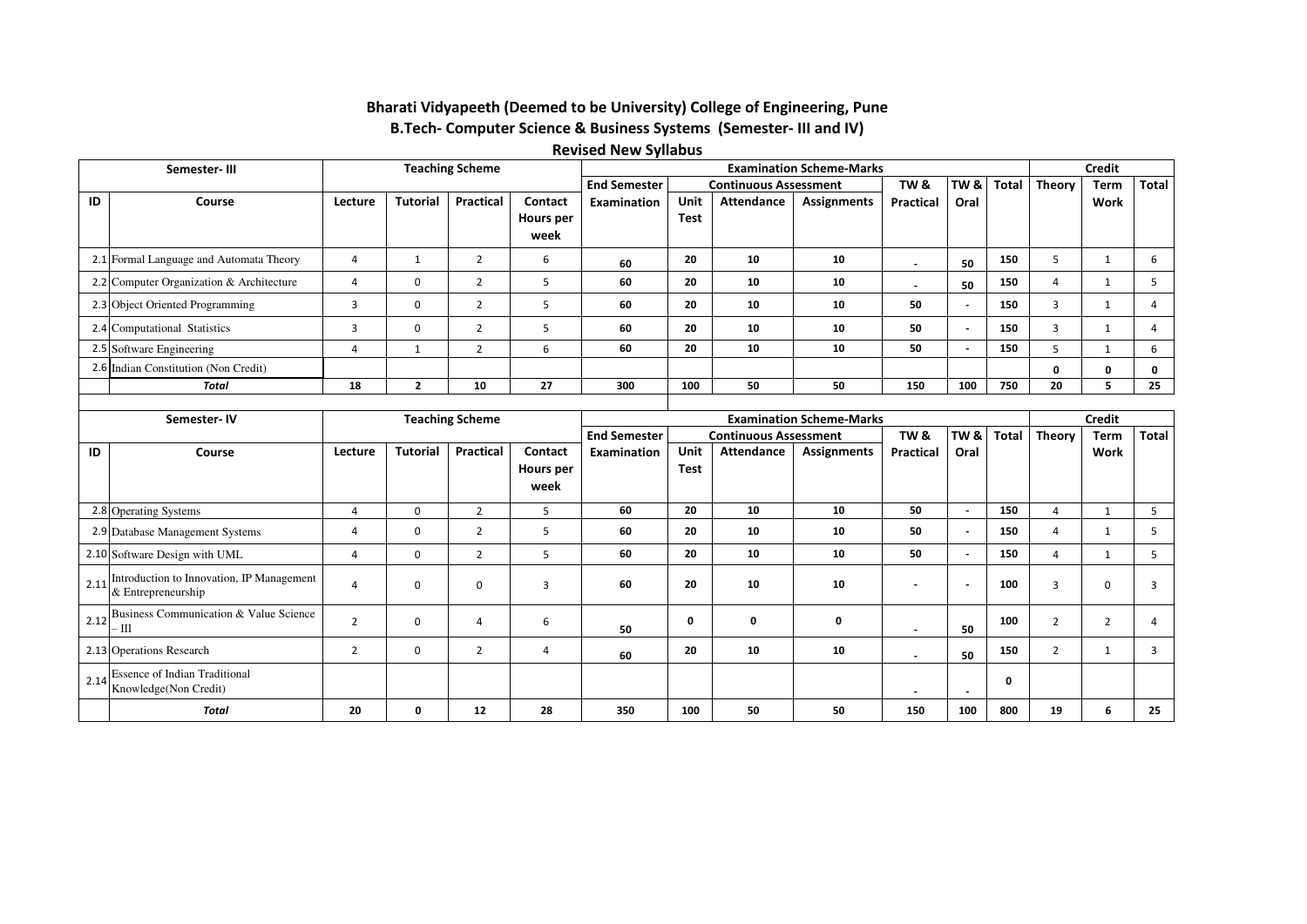## **BHARATI VIDYAPEETH (Deemed to be University) COLLEGE OF ENGINEERING, PUNE-43**

### **B. Tech. (Computer Science & Business Systems)**

### **Vision of the Department**

"To syndicate industry and institute to impart high quality knowledge through scholarity, research and creative endeavor"

### **Mission of the Department**

- To impart contemporary technology conforming to a dynamic curriculum.
- To engage in professional development and scholarly endeavor through knowledge of common business principles.
- To promote the awareness of business discipline and ethical responsibility through industry alliance

### **Programme Educational Objectives**

- 1. Prevail technical competency to concord the industry engrossment.
- 2. Assimilate business management skills.
- 3. Instigate business level innovation with societal consideration.

### **Programme Outcomes**

### **The students of B.Tech (Computer Science & Business Systems) will be able to**

- a. Demonstrate logical and programming skills through comprehensive programming foundation.
- b. Apply knowledge of mathematics, computer engineering and basic science to comprehend and solve real world problems.
- c. Develop software applications and processes for complex problems to provide efficient solutions by assessing its environmental, social and ethical constraints.
- d. Investigate and solve complex computing problems with alternate solutions.
- e. Use functional skills of modern IT tools and techniques for engineering activities.
- f. Understand the social and cultural impact of computing on society.
- g. Provide optimized computational solutions that apprehend the societal and environmental aspects.
- h. exhibit the professional, ethical and legal responsibilities related to industry.
- i. Perform as an individual and efficient team player to accomplish a goal.
- j. Present professional concepts through effective communication skills and documentation.
- k. Demonstrate management skills for developing time-bound projects within the available budget and resources.
- l. Develop the ability of life long learning for new IT practices.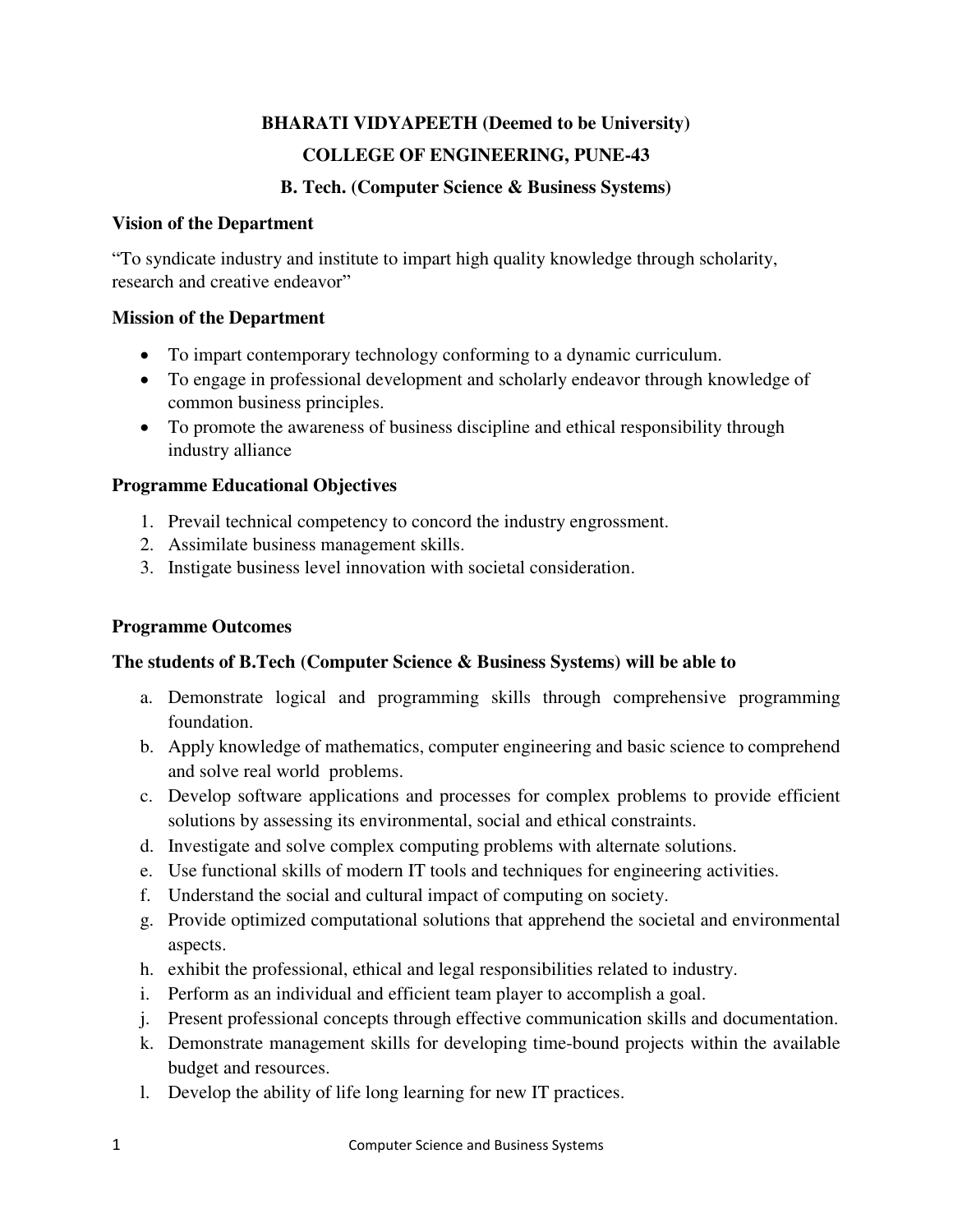### **Syllabus of Semester I**

### **Mathematics I**

| <b>TEACHING</b><br><b>SCHEME:</b> | <b>EXAMINATION SCHEME:</b>                | <b>CREDITS ALLOTTED:</b> |
|-----------------------------------|-------------------------------------------|--------------------------|
| <b>Lectures: 3Hrs./Week</b>       | <b>Semester Examination: 60 marks</b>     | <b>Theory: 4 Credits</b> |
| <b>Tutorials: 1Hr./Week</b>       | <b>Continuous Assessment: 40</b><br>marks |                          |
| Lab: Nil                          | <b>Term Work: Nil</b>                     |                          |

### **Course Pre Requisites:**

The students should have basic Knowledge of high school math, including trigonometry, geometry and calculus

### **Course Objective:**

The course introduces fundamental concepts of Calculus and Discrete Mathematics.

### **Course Outcomes:**

- 1) Evaluate double integral and triple integral to compute area, volume for two dimensional and three-dimensional solid structure.
- 2) Understand and apply basic concepts of Boolean algebra.
- 3) To recall the basic concepts of sets, functions and relations.
- 4) Develop fundamental understanding of Elementary Combinatory.
- 5) Understand various concepts of algebraic systems.
- 6) Student will be able to prove mathematical statements using induction method.

### **Topics to Be Covered:**

| $UNIT-I$ | [6 Hours] |
|----------|-----------|
|----------|-----------|

**Calculus**: Differential calculus and integral calculus, double and triple integral.

**UNIT – II [6 Hours]** 

Application of double and triple integral.

| UNIT – III | $[6$ Hours] |
|------------|-------------|
|------------|-------------|

2 Computer Science and Business Systems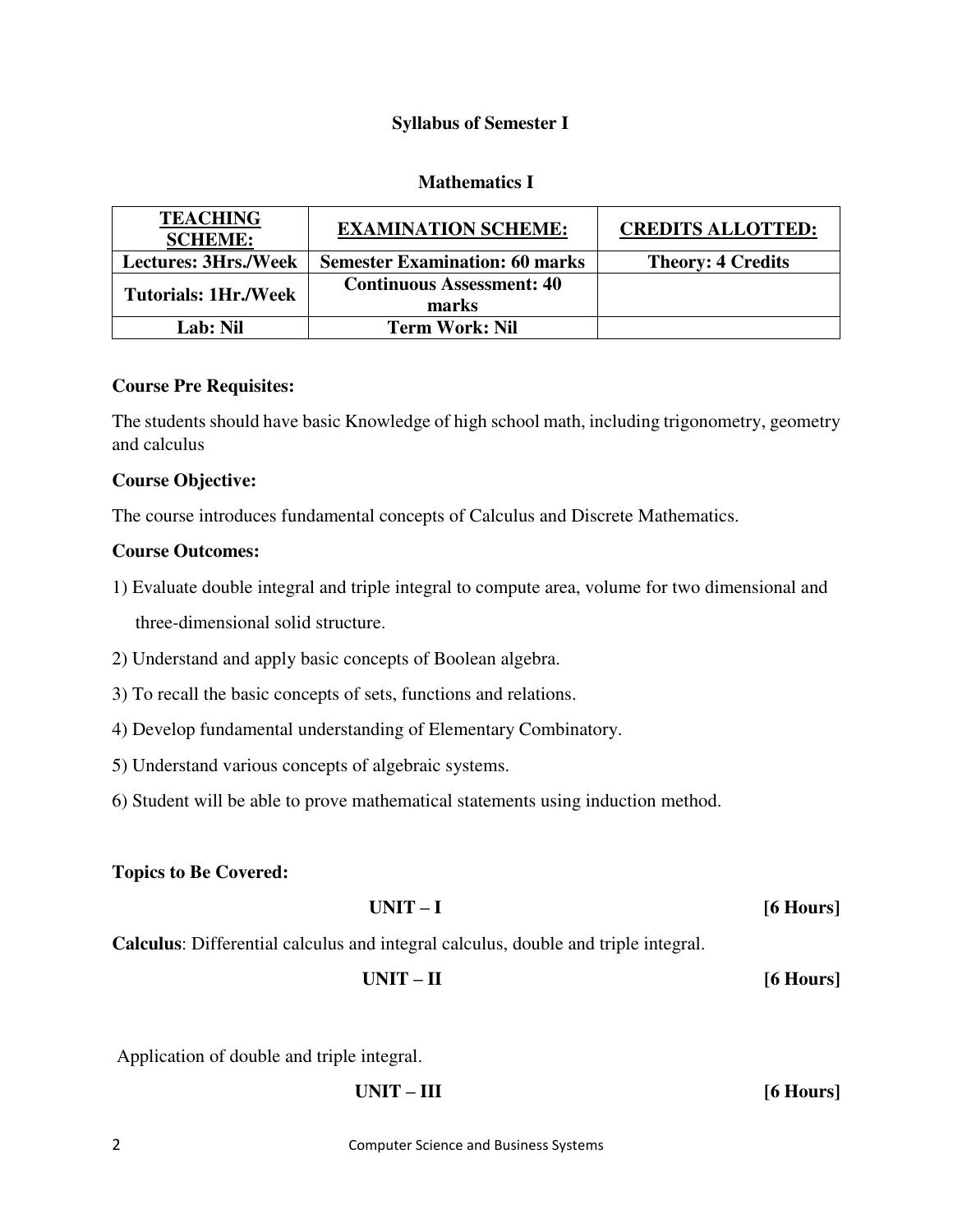**Boolean algebra**: Introduction of Boolean algebra, truth table.

**UNIT – IV [6 Hours]** 

Basic logic gate, basic postulates of Boolean algebra, principle of duality, canonical form, Karnaugh map.

**UNIT – V [6 Hours] Abstract algebra**: Set, relation, group, ring, field.

**UNIT – VI [6 Hours]**

**Combinatorics**: Basic counting, balls and bins problems, generating functions, recurrence relations. Proof techniques, principle of mathematical induction, strong form of induction, pigeonhole principle.

### **Home Assignments:**

Assignments & tutorials covering the following: Successive differentiation, multiple integral, truth table, Karnaugh map, principle of mathematical induction, strong form of induction and pigeonhole principle.

- 1. I. N. Herstein, "Topics in Algebra", John Wiley and Sons.
- 2. M. Morris Mano, "Digital Logic & Computer Design", Pearson
- 3. B. S. Grewal, "Higher Engineering Mathematics", Khanna Publication, Delhi.

| <b>Syllabus for Unit Test:</b> |                                         |
|--------------------------------|-----------------------------------------|
| Unit Test -1                   | $UNIT - I$ , $UNIT - II$ , $UNIT - III$ |
| Unit Test -2                   | $UNIT - IV$ , $UNIT - V$ , $UNIT - VI$  |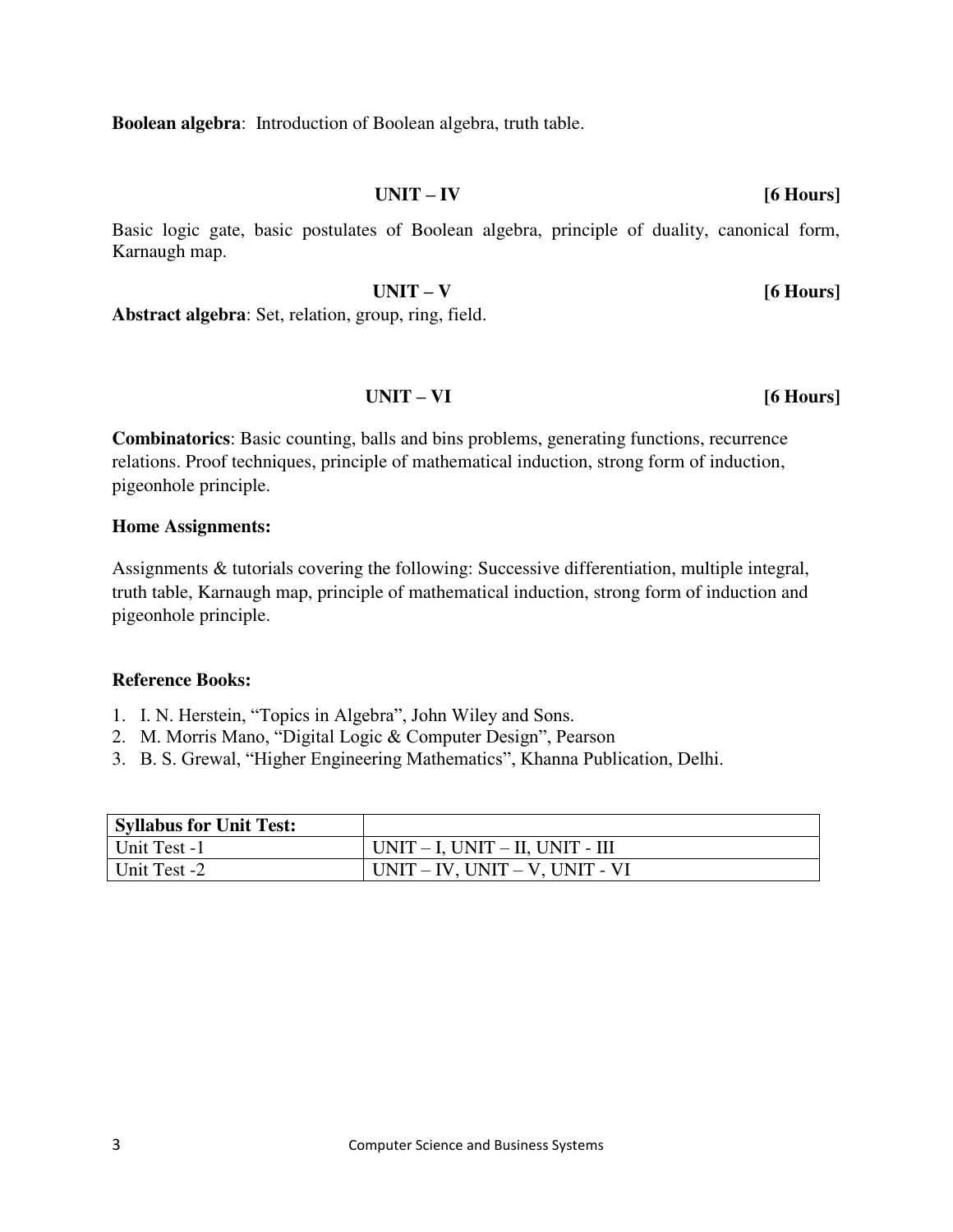### **Statistics I**

| <b>TEACHING</b><br><b>SCHEME:</b> | <b>EXAMINATION SCHEME:</b>            | <b>CREDITS ALLOTTED:</b> |
|-----------------------------------|---------------------------------------|--------------------------|
| <b>Lectures: 3Hrs/Week</b>        | <b>Semester Examination: 60 marks</b> | <b>Theory: 4 Credits</b> |
| <b>Tutorials: 1Hr/Week</b>        | <b>Continuous Assessment: 40</b>      |                          |
|                                   | marks                                 |                          |
| Lab: Nil                          | <b>Term Work: Nil</b>                 |                          |

### **Course Pre-Requisites:**

The students should have basic Knowledge of high school math and calculus

### **Course Objective:**

The course introduces fundamental concepts of statistics and probability

### **Course Outcomes:**

Course outcomes of Statistics-I

- 1) Students will be able to use appropriate statistical terms to describe data.
- 2) Students will be able to use appropriate statistical methods to collect, organize, display and analyze relevant data
- 3) Students will be able to identify the types of sampling.
- 4) Students will be able to understand mathematical expectation and moments generating function.
- 5) Students will be able to apply concepts of various probability distributions to find probabilities.
- 6) Students will be able to apply concepts of Normal, Poisson, Binomial, uniform, exponential, t and F-distribution.

**Topics to Be Covered:** 

### **UNIT – I [6 Hours]**

**Introduction to Statistics:** Definition of Statistics. Basic objectives. Applications in various branches of science with examples

**Collection of Data:** Internal and external data, Primary and secondary Data. Population and sample, Representative sample.

4 Computer Science and Business Systems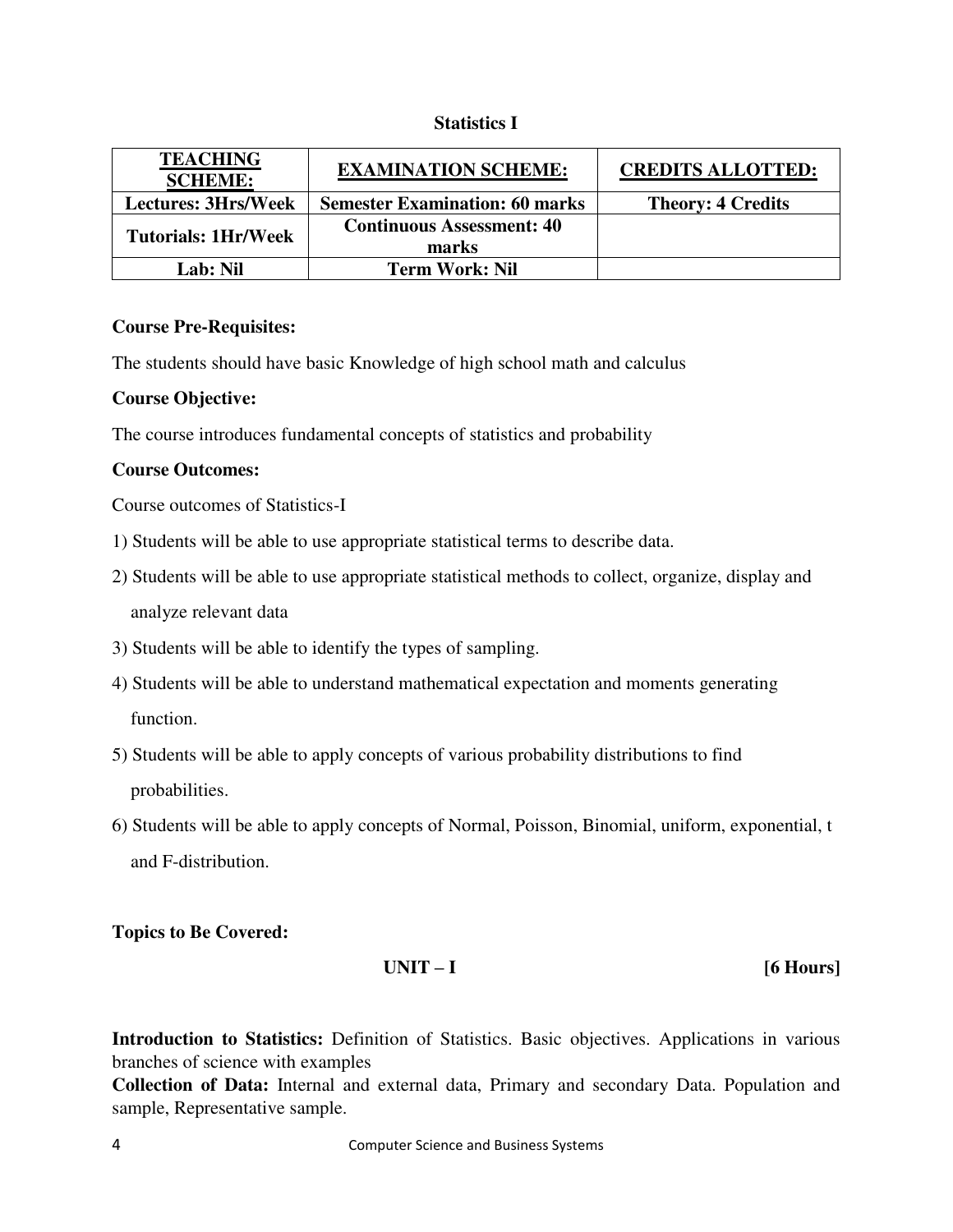### **UNIT – II [6 Hours]**

**Descriptive Statistics:** Classification and tabulation of univariate data, graphical representation, Frequency curves. Descriptive measures - central tendency and dispersion. Bivariate data. Summarization, marginal and conditional frequency distribution. Scatter diagram. Linear regression and correlation. Least squares method. Rank correlation.

### **UNIT III** [6 Hours]

**Sampling Techniques:** Random sampling. Sampling from finite and infinite populations. Estimates and standard error (sampling with replacement and sampling without replacement), Sampling distribution of sample mean, stratified random sampling

## **UNIT – IV [6 Hours]**

Expected values  $\&$  moments: mathematical expectation  $\&$  its properties, Moments (including variance) & their properties, interpretation, Moment generating function

# **UNIT – V [6 Hours]**

Probability Theory: concept of experiments, sample space, event. Definition of Combinatorial Probability. Conditional Probability, Bayes Theorem

### **UNIT – VI [6 Hours]**

Probability distributions: discrete & continuous distributions, Binomial, Poisson & Geometric distributions, Uniform, Exponential, Normal, Chi-square, t, F distributions

### **Home Assignments:**

Problem sets to be shared by faculty covering the following topics:

Graphical representation of data, Histograms, Descriptive measures - central tendency and dispersion Estimating moments, Distribution parameters, Simulation

### **Text Books:**

- 1. Introduction of Probability Models, S.M. Ross, Academic Press, N.Y.
- 2. Fundamentals of Statistics (vol. I and vol. II) A. Goon, M. Gupta and B. Dasgupta.

- 1. A first course in Probability, S.M. Ross.
- 2. Probability and Statistics for Engineers (4th Edition) I.R. Miller, J.E. Freund and R. Johnson.
- 3. Statistical Concepts & Methods G.K. Bhattacharyya and R.A. Johnson.
- 4. Introduction to the Theory of Statistics A.M. Mood, F.A. Graybill & D.C. Boes.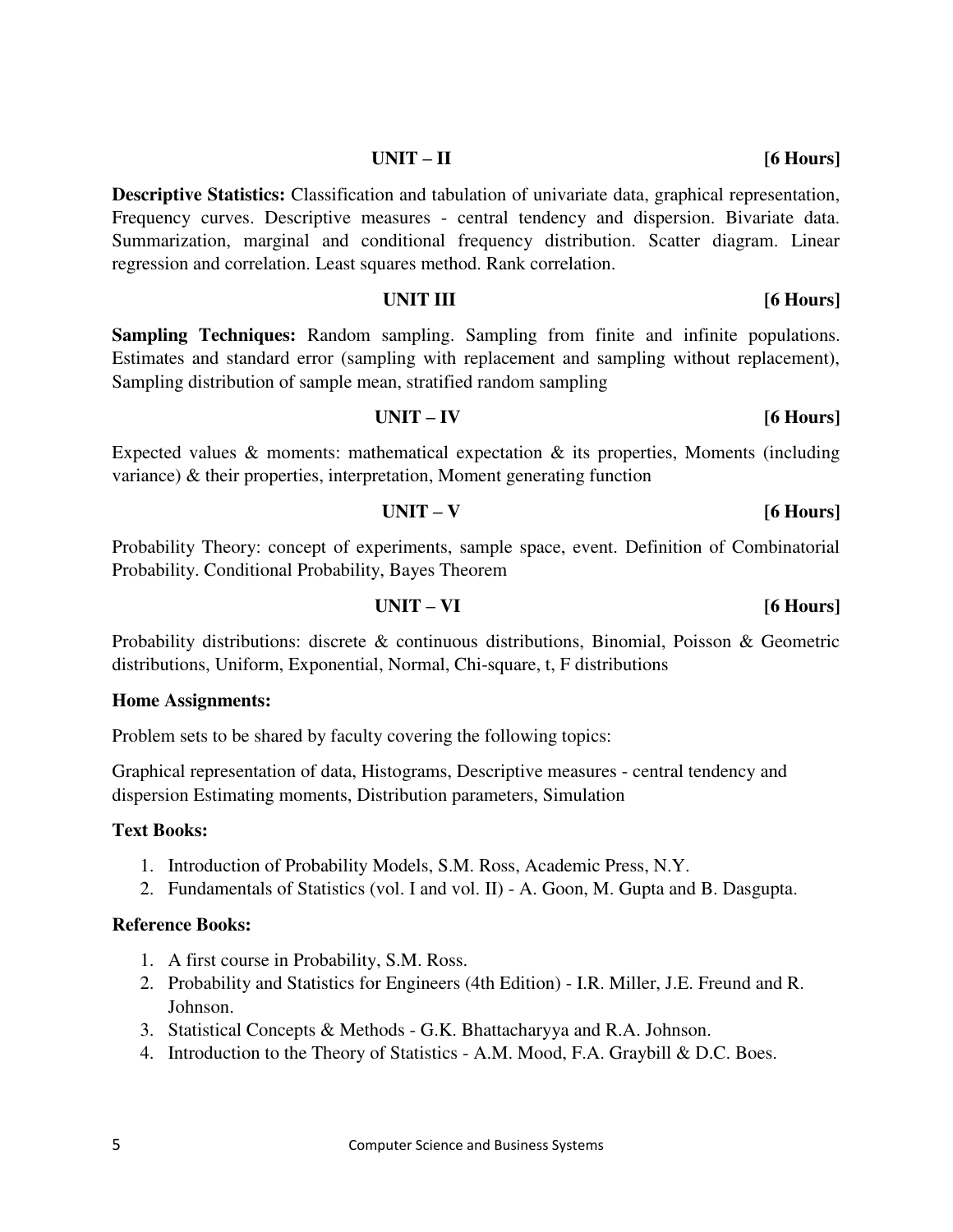| <b>Syllabus for Unit Test:</b> |                                         |
|--------------------------------|-----------------------------------------|
| Unit Test -1                   | $UNIT - I$ , $UNIT - II$ , $UNIT - III$ |
| Unit Test -2                   | $UNIT - IV$ , $UNIT - V$ , $UNIT - VI$  |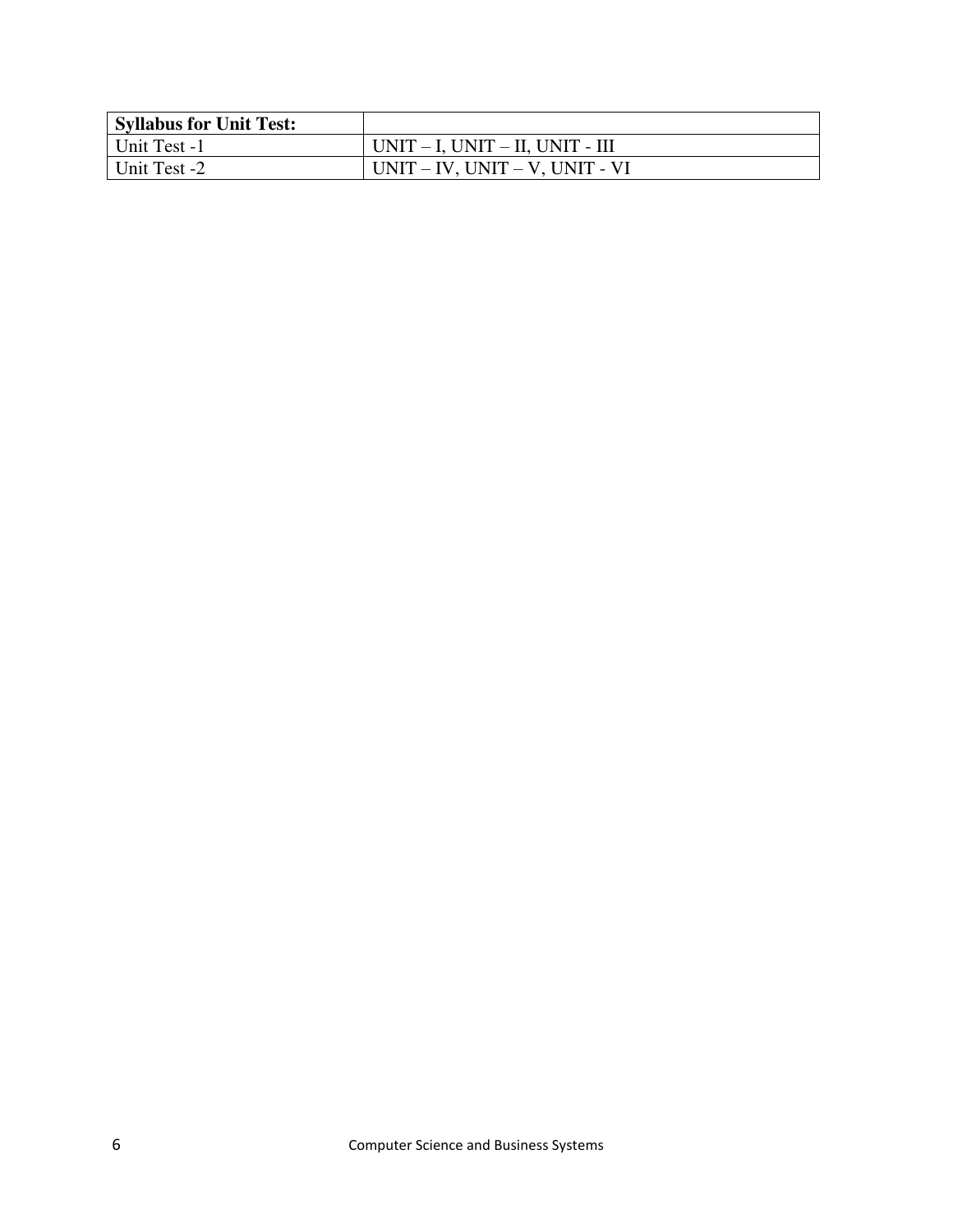### **Principles of Electrical Engineering**

| <b>TEACHING SCHEME:</b>    | <b>EXAMINATION SCHEME:</b>         | <b>CREDITS</b>               |
|----------------------------|------------------------------------|------------------------------|
|                            |                                    | <b>ALLOTTED:</b>             |
| Theory: 03 Hours / Week    | End Semester Examination: 60 Marks | <b>Theory: 3 Credits</b>     |
| Practical: 02 Hours / Week | Continuous Assessment: 40 Marks    |                              |
|                            | Term Work and Oral: 50 Marks       | <b>TW</b> and Oral :1 Credit |

### **Course Pre-requisites:**

The Students should have knowledge of Mathematics, physics

### **Course Objectives:**

The course introduces fundamental concepts of DC and AC circuits, Electrostatics electromagnetism, transformer, electrical wiring.

**Course Outcomes:** After learning this course the students will be able to

- 1. Apply knowledge of basic concepts of work, power, energy for electrical, mechanical and thermal systems
- 2. Calculate current in electrical network using Kirchoff's laws and network theorems.
- 3. Describe construction, principle of operation, specifications and applications of capacitors and batteries
- 4. Define basic terms of single phase and three phase ac circuits and supply systems.
- 5. Describe and apply fundamental concepts of magnetic and electromagnetic circuits for operation of single phase transformer.
- 6. Describe types of wiring and earthing system.

### **Topics to Be Covered:**

### **UNIT – I [4 Hours]**

**Basic Concepts:** Concept of EMF, Potential Difference, current, resistance, Ohms law, resistance temperature coefficient, SI units of Work, power, energy. Conversion of energy from one form to another in electrical, mechanical and thermal systems

### **UNIT – II [8 Hours]**

**Network Theorems:** Voltage source and current sources, ideal and practical, Kirchoff's laws and applications to network solutions using mesh analysis, Simplifications of networks using seriesparallel, Star/Delta transformation. Superposition theorem, Thevenin's theorem, Max Power Transfer theorem.

### *UNIT III* **[4 Hours]**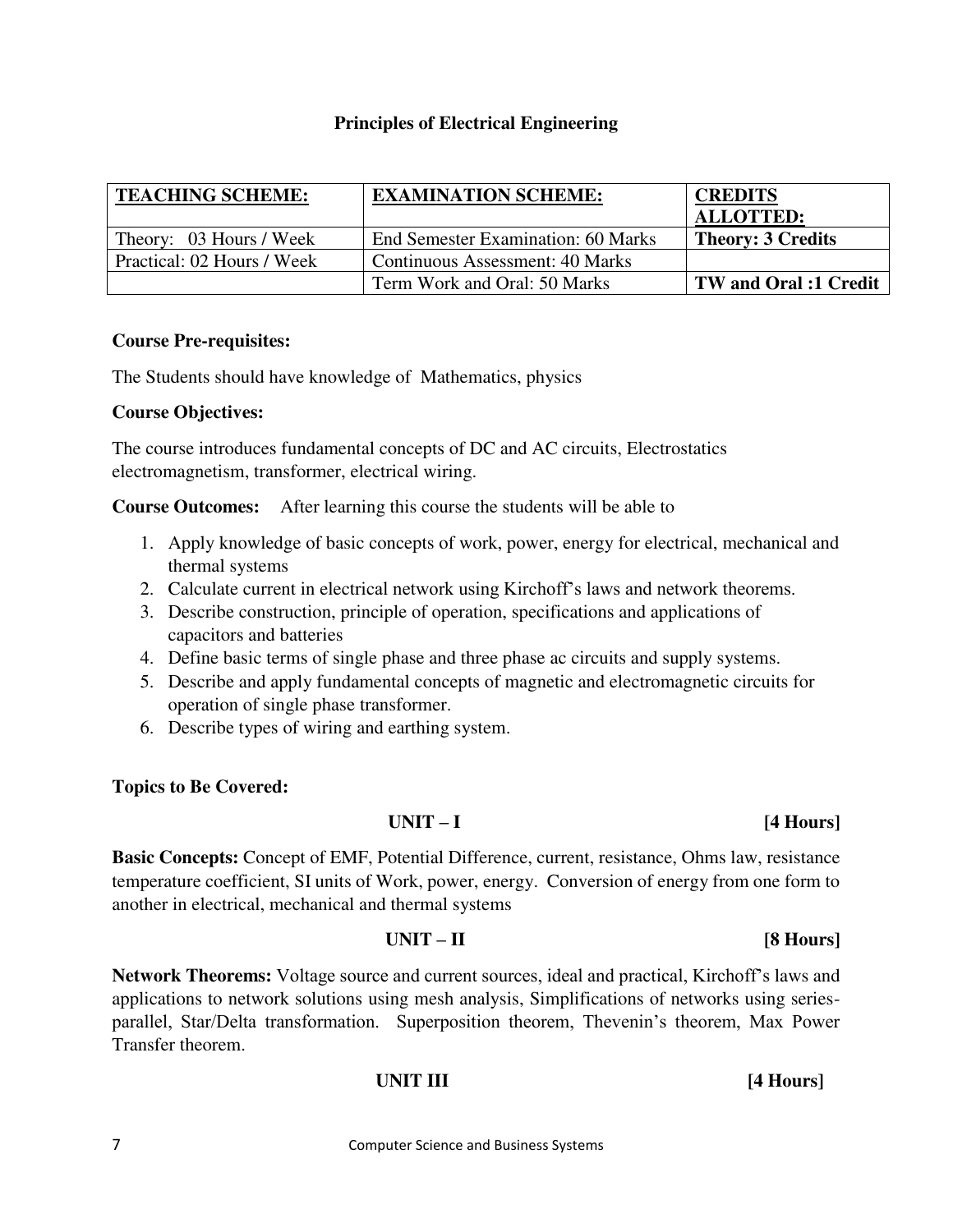**Electrostatics:** Electrostatic field, electric field intensity, electric field strength, absolute permittivity, relative permittivity, capacitor composite, dielectric capacitors, capacitors in series& parallel, energy stored in capacitors, charging and discharging of capacitors, Batteries-Types, Construction& working.

### **UNIT – IV [6 Hours]**

**AC Fundamentals & AC Circuits:** AC waveform definitions, form factor, peak factor, study of R-L, R-C, RLC series circuit, R-L-C parallel circuit, phasor representation in polar & rectangular form, concept of impedance, admittance, active, reactive, apparent and complex power, power factor, 3-ph balanced AC Circuits.

### **UNIT – V [8 Hours]**

**Magnetic Circuits & Transformer:** Magnetic effect of electric current, cross and dot convention, right hand thumb rule, concept of flux, flux linkages, Flux Density, Magnetic field, magnetic field strength, magnetic field intensity, absolute permeability, relative permeability, Ampere's law, B-H curve, hysteresis loop, series-parallel magnetic circuit, composite magnetic circuit, Comparison of electrical and magnetic circuit

Faraday's law of electromagnetic induction, statically and dynamically induced emf, selfinductance, mutual inductance, coefficient of coupling,

Single phase transformer construction, principle of operation, EMF equation, voltage ratio, current ratio, kVA rating, losses in transformer, Determination of Efficiency & Regulation by direct load test.

### **UNIT – VI [6 Hours]**

**Electrical Wiring and Illumination system:** Basic layout of distribution system, Types of Wiring System & Wiring Accessories, Necessity of earthing, Types of earthing, Different types of lamps (Incandescent, Fluorescent, Sodium Vapour, Mercury Vapour, Metal Halide, CFL, LED), Introduction to measuring devices/sensors and transducers related to electrical signals, Elementary methods for the measurement of electrical quantities in DC and AC systems and their practical application.:

**Term Work:** The term work shall consist of record of minimum eight exercises / experiments.

- 1. Determination of resistance temperature coefficient
- 2. Verification of Superposition Theorem
- 3. Verification of Thevenin's Theorem
- 4. Verification of Kirchoff's Laws
- 5. Verification of Maximum power transfer Theorem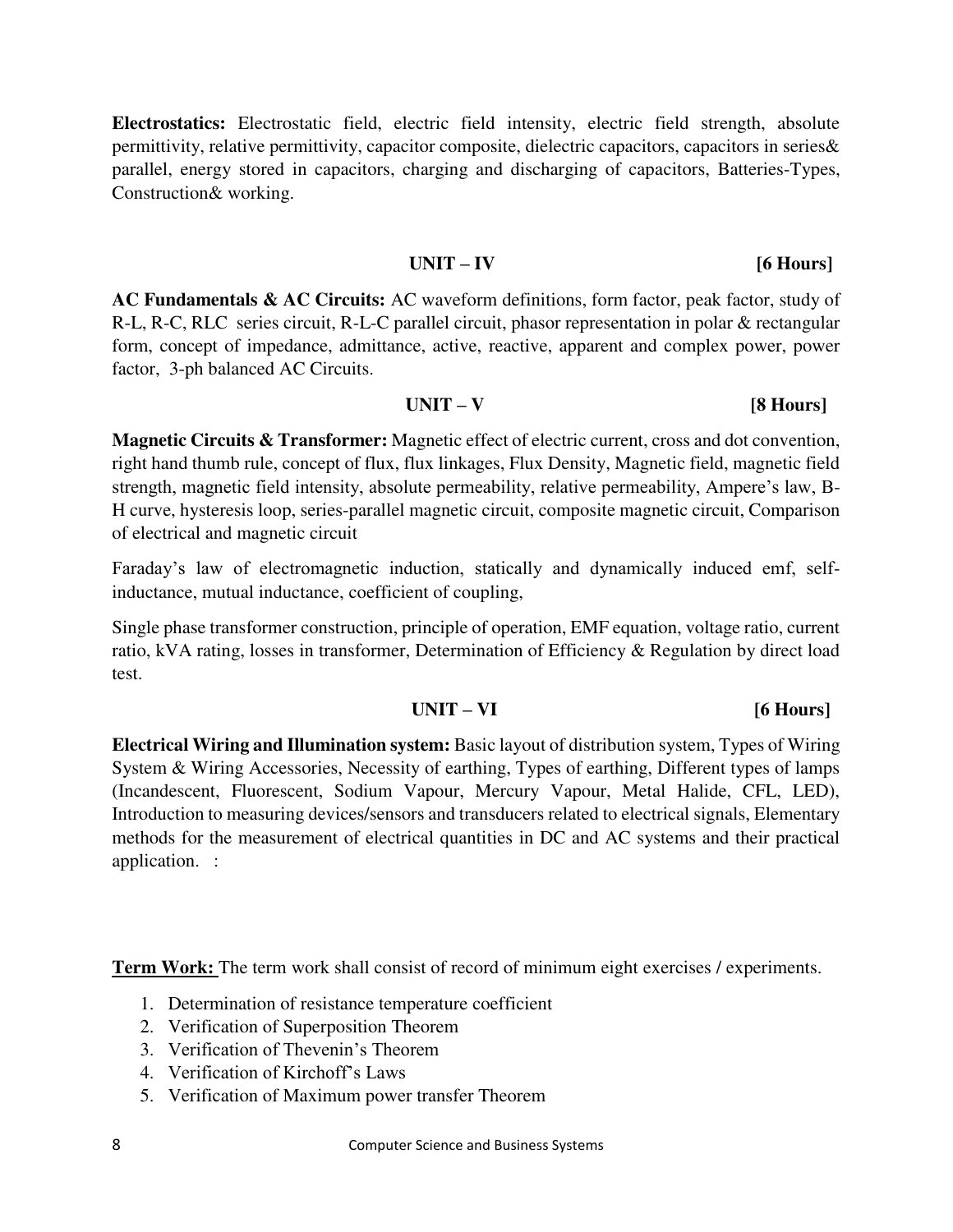- 6. Time response of RC circuit
- 7. Study of R-L-C series circuits for  $X_L > X_C$ ,  $X_L < X_C$  &  $X_L = X_C$
- 8. Verification of current relations in three phase balanced star and delta connected loads.
- 9. Direct loading test on Single phase transformer
	- a) Voltage and current ratios.
	- b) Efficiency and regulations.
- 10. Study of a Residential (L.T.) Bill

### **Text Books:**

- 1. B.L. Theraja- "A Textbook of Electrical Technology" Volume- I, S.Chand and Company Ltd.,New Delhi
- 2. V. K. Mehta, "Basic Electrical Engineering", S. Chand and Company Ltd., New Delhi
- 3. I. J. Nagrath and Kothari "Theory and problems of Basic Electrical Engineering", Prentice Hall of India Pvt. Ltd

- 1. Edward Hughes "Electrical Technology"- Seventh Edition, Pearson Education Publication
- 2. H. Cotton "Elements of Electrical Technology", C.B.S. Publications
- 3. John Omalley Shawn "Basic circuits analysis" Mc Graw Hill Publications
- 4. Vincent Del Toro "Principles of Electrical Engineering", PHI Publications

| <b>Syllabus for Unit Test:</b> |                                         |
|--------------------------------|-----------------------------------------|
| Unit Test -1                   | $UNIT - I$ , $UNIT - II$ , $UNIT - III$ |
| Unit Test -2                   | $UNIT - IV$ , $UNIT - V$ , $UNIT - VI$  |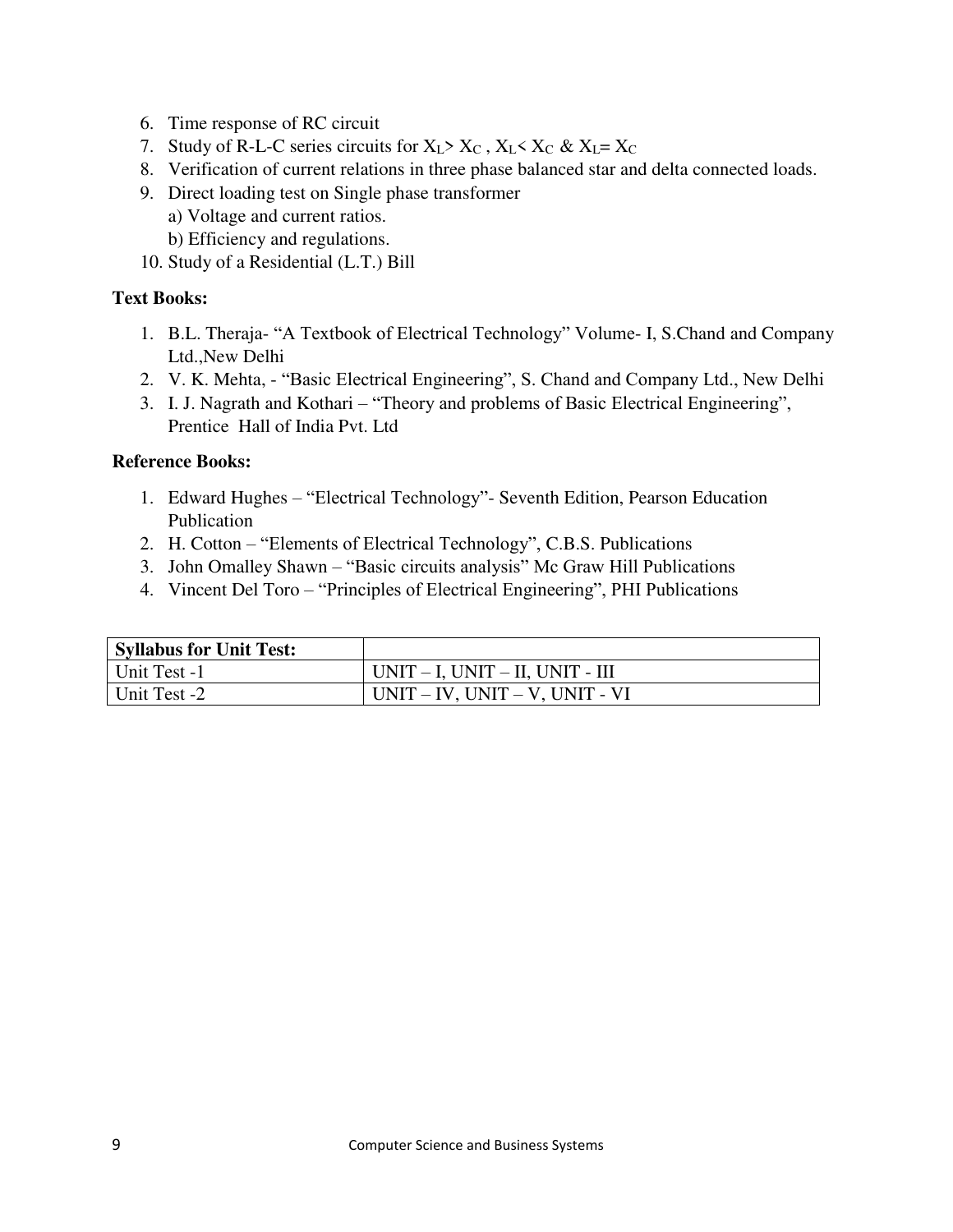### **Fundamentals of Computer Science**

| <b>TEACHING</b><br><b>SCHEME:</b> | <b>EXAMINATION SCHEME:</b>            | <b>CREDITS ALLOTTED:</b>          |
|-----------------------------------|---------------------------------------|-----------------------------------|
| <b>Lectures: 3Hrs./Week</b>       | <b>Semester Examination: 60 marks</b> | <b>Theory: 4 Credits</b>          |
| <b>Tutorials: 1Hr/Week</b>        | <b>Continuous Assessment: 40</b>      |                                   |
|                                   | marks                                 |                                   |
| Lab: 2Hrs./Week                   | <b>Term work &amp; Practical: 50</b>  | <b>TW</b> and Practical :1 Credit |
|                                   | Marks                                 |                                   |

### **Course Pre-Requisites:**

Knowledge of Class XII level computers will be helpful, but not mandatory.

### **Course Objective:**

The course introduces fundamental concepts of computer science

### **Course Outcomes:**

- 1. Understand the basics of computer science & the process of moving from a problem statement to a computational formulation of a method for solving the problem.
- 2. Apply the basic concepts of control structures.
- 3. Understand basic concepts of function.
- 4. Implement concept of arrays and pointers.
- 5. Develop an application using the concept of file handling.
- 6. Describe unix system interface and programming method.

### **Topics to Be Covered:**

### **UNIT – I [6 Hours]**

**General problem Solving concepts and Imperative languages**: Algorithm, and Flowchart for problem solving with Sequential Logic Structure, Decisions and Loops.

Imperative languages: Introduction to imperative language; syntax and constructs of a specific language (ANSI C) .**Types Operator and Expressions with discussion of variable naming and Hungarian Notation**: Variable Names, Data Type and Sizes (Little Endian Big Endian), Constants, Declarations, Arithmetic Operators, Relational Operators, Logical Operators, Type Conversion, Increment Decrement Operators, Bitwise Operators, Assignment Operators and Expressions, Precedence and Order of Evaluation, proper variable naming and Hungarian Notation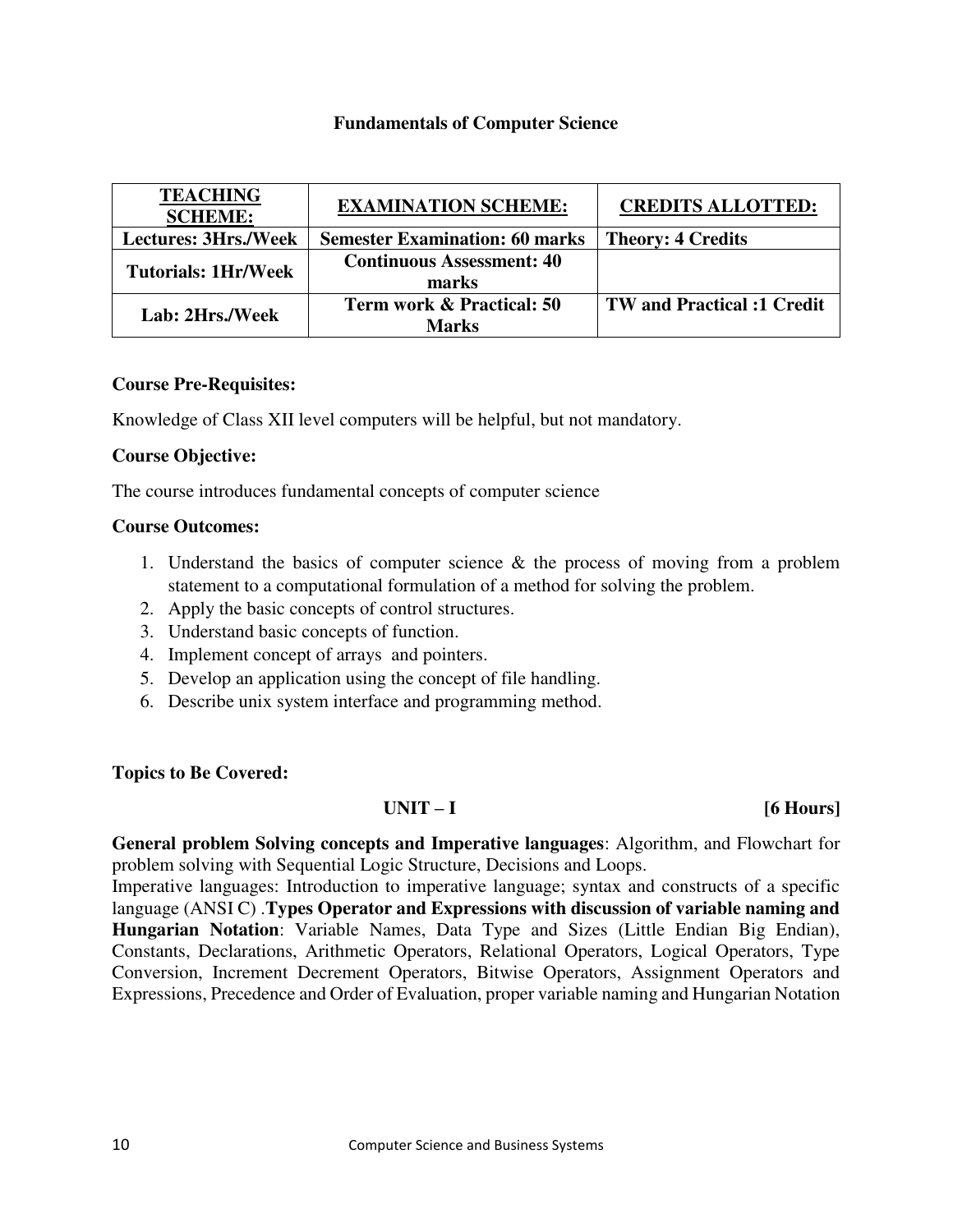### 11 Computer Science and Business Systems

**UNIT – II [6 Hours]** 

**Control Flow with discussion on structured and unstructured programming:** Statements and Blocks, If-Else-If, Switch, Loops – while, do, for, break and continue, Goto Labels, structured and un- structured programming

### **Functions and Program Structure with discussion on standard library**: Basics of functions, parameter passing and returning type, C main return as integer, External, Auto, Local, Static, Register Variables, Scope Rules, Block structure, Initialization, Recursion, Preprocessor, Standard Library Functions and return types

**UNIT – III [6 Hours]** 

**UNIT – IV [6 Hours]** 

**UNIT – VI [6 Hours]** 

**Pointers and Arrays:** Pointers and address, Pointers and Function Arguments, Pointers and Arrays, Address Arithmetic, character Pointers and Functions, Pointer Arrays, Pointer to Pointer, Multi-dimensional array and Row/column major formats, Initialisation of Pointer Arrays, Command line arguments, Pointer to functions, complicated declarations and how they are evaluated.

**Structures:** Basic Structures, Structures and Functions, Array of structures, Pointer of structures, Self-referral Structures, Table look up, Typedef, Unions, Bit-fields

**Input and Output:** Standard I/O, Formatted Output – printf, Formated Input – scanf, Variable length argument list, file access including FILE structure, fopen, stdin, sdtout and stderr, Error Handling including exit, perror and error.h, Line I/O, related miscellaneous functions

Unix system Interface: File Descriptor, Low level I/O – read and write, Open, create, close and unlink, Random access – lseek, Discussions on Listing Directory, Storage allocator **Programming Method:** Debugging, Macro, User Defined Header, User Defined Library Function, makefile utility.

### **Home Assignments:**

.

- 1. Algorithm and flowcharts of small problems like GCD
- 2. Structured code writing with:
	- i. Small but tricky codes
	- ii. Proper parameter passing
	- iii. Command line Arguments
	- iv. Variable parameter
	- v. Pointer to functions

**UNIT – V [6 Hours]**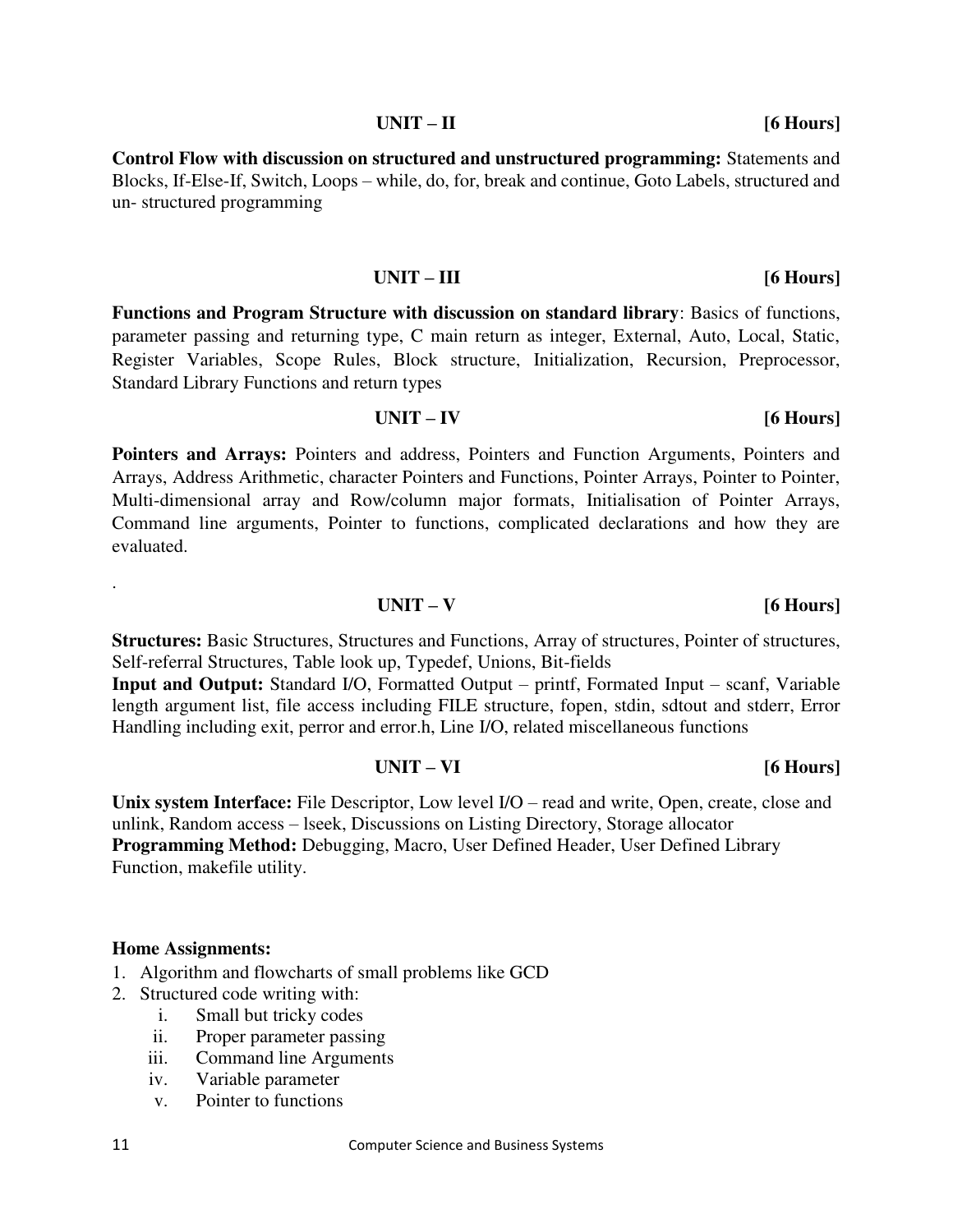- vi. User defined header
- vii. Make file utility
- viii. Multi file program and user defined libraries
- ix. Interesting substring matching / searching programs
- x. Parsing related assignments

### **Text Books:**

- 1. B. W. Kernighan and D. M. Ritchi, "The C Programming Language", Second Edition, PHI.
- 2. B. Gottfried, "Programming in C", Second Edition, Schaum Outline Series.

- 1. Herbert Schildt, "C: The Complete Reference", Fourth Edition, McGraw Hill.
- 2. Yashavant Kanetkar, "Let Us C", BPB Publications.

| <b>Syllabus for Unit Test:</b> |                                         |
|--------------------------------|-----------------------------------------|
| Unit Test -1                   | $UNIT - I$ , $UNIT - II$ , $UNIT - III$ |
| Unit Test -2                   | $UNIT - IV$ , $UNIT - V$ , $UNIT - VI$  |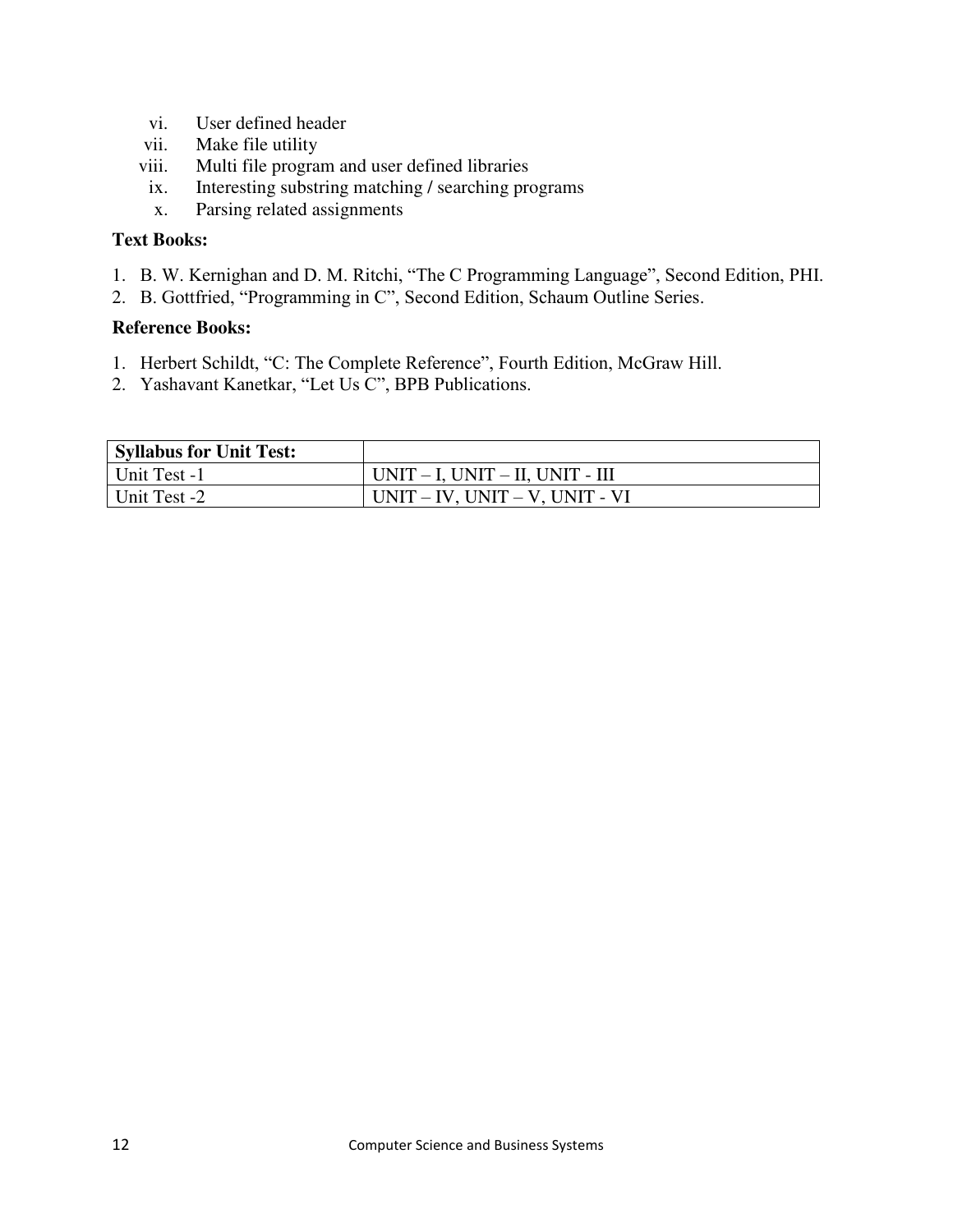| <b>TEACHING</b><br><b>SCHEME:</b> | <b>EXAMINATION SCHEME:</b>            | <b>CREDITS ALLOTTED:</b> |
|-----------------------------------|---------------------------------------|--------------------------|
| Lectures: 3Hrs.<br>/Week          | <b>Semester Examination: 60 marks</b> | <b>Theory: 3 Credits</b> |
| <b>Tutorials: Nil</b>             | <b>Continuous Assessment: 40</b>      |                          |
|                                   | marks                                 |                          |
| Lab: 2 Hrs. / Week                | <b>Term Work and Oral : 50 marks</b>  | TW and Oral :1 Credit    |

### **Fundamentals of Physics**

### **Course Pre-Requisites:**

Knowledge of Class XII level Physics and Mathematics

### **Course Objective:**

The course introduces fundamental concepts of physics

### **Course Outcomes:**

- 1. To understand the Importance of applications of Applied Physics in daily life
- 2. To provide students with a basic understanding of the Physics that may be required by engineers in the course of their careers
- 3. To impart knowledge related to the importance of EM waves and magnetic materials
- 4. To enhance knowledge related to lasers and its different components to make it suitable for various purposes
- 5. To introduce most important concepts of superconductivity, crystallography and fiber optics to the students
- 6. To introduce the learners to the basics of Special theory of relativity, X- rays, Quantum **Mechanics**

### **Topics to Be Covered:**

### **UNIT – I [6 Hours]**

**Oscillations:** Periodic motion-simple harmonic motion-characteristics of simple harmonic motion-vibration of simple springs mass system. Resonance-definition., damped harmonic oscillator – heavy, critical and light damping, energy decay in a damped harmonic oscillator, quality factor, forced mechanical and electrical oscillators

### **UNIT – II [6 Hours]**

**Classical Optics:** Theory of interference fringes-types of interference-Fresnel's prism-Newton's rings, Diffraction-Two kinds of diffraction-Difference between interference and diffraction-Fresnel's half period zone and zone plate-Fraunhofer diffraction at single slit-plane diffraction grating. Temporal and Spatial Coherence, Polarization - Concept of production of polarized beam of light from two SHM acting at right angle; plane, elliptical and circularly polarized light, Brewster's law, double refraction.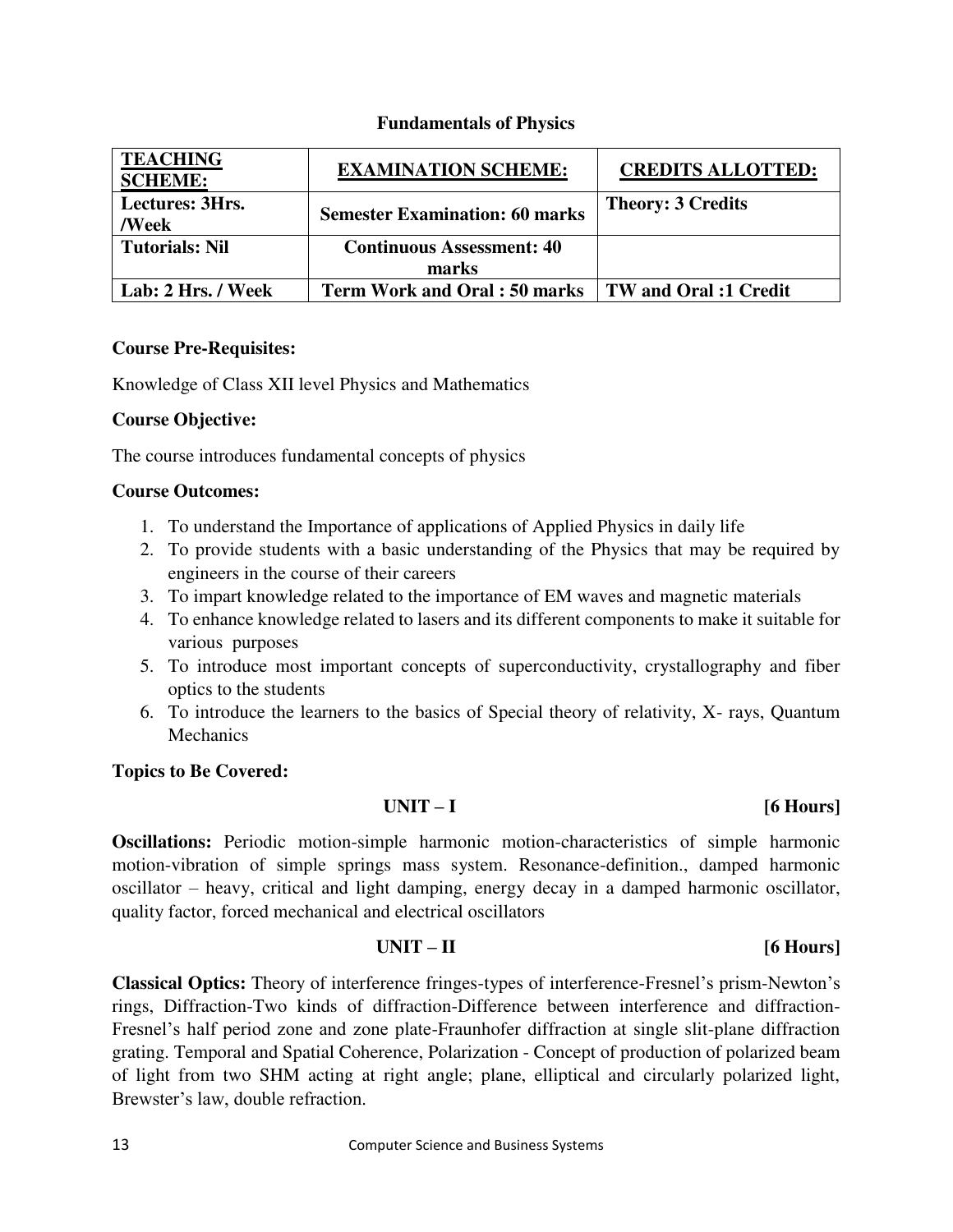### factor for SC, BCC, FCC and HCP structures. Semiconductor Physics - conductor, semiconductor and Insulator; Basic concept of Band theory

### **UNIT – V [6 Hours]**

**Modern Optics**: Einstein's theory of matter radiation interaction and A and B coefficients; amplification of light by population inversion, different types of lasers: Ruby Laser, CO2 and Neodymium lasers; Properties of laser beams: mono-chromaticity, coherence, directionality and brightness, laser speckles, applications of lasers in engineering. Fiber optics and Applications, Types of optical fibers

### **UNIT – VI [6 Hours]**

**Thermodynamics:** Zeroth law of thermodynamics, first law of thermodynamics, determination of j by Joule's method, Applications of first law, heat engines, Carnot's cycle and Carnot's engine, second law of thermodynamics, entropy, change in entropy in reversible and irreversible processes, third law of thermodynamics.

### **Home Assignments:**

Problems based on Newton rings, Michelson interference, young double slit

### **Laboratory**

- 1) Magnetic field along the axis of current carrying coil Stewart and Gee
- 2) Determination of Hall coefficient of semiconductor
- 3) Determination of Plank constant
- 4) Determination of wave length of light by Laser diffraction method
- 5) Determination of wave length of light by Newton's Ring method
- 6) Determination of laser and optical fiber parameters
- 7) Determination of Stefan's Constant.

### **Text Books:**

- 1. Halliday, Resnic and Walker, Fundamentals of Physics, 9th Ed.,John Wiley, 2011.
- 2. Beiser A, Concepts of Modern Physics, 5th Ed., McGraw Hill International, 2003.

**Quantum Physics**: Introduction - Planck's quantum theory- Matter waves, de-Broglie wavelength, Heisenberg's Uncertainty principle, time independent and time dependent Schrödinger's wave equation, Physical significance of wave function, Particle in a one dimensional potential box, Heisenberg Picture.

**X-ray & Crystallography**: Crystallography - Basic terms-types of crystal systems, Bravais lattices, miller indices, d spacing, Debye Scherrer powder method, laue method- Atomic packing

### **UNIT – IV [6 Hours]**

**UNIT – III [6 Hours]**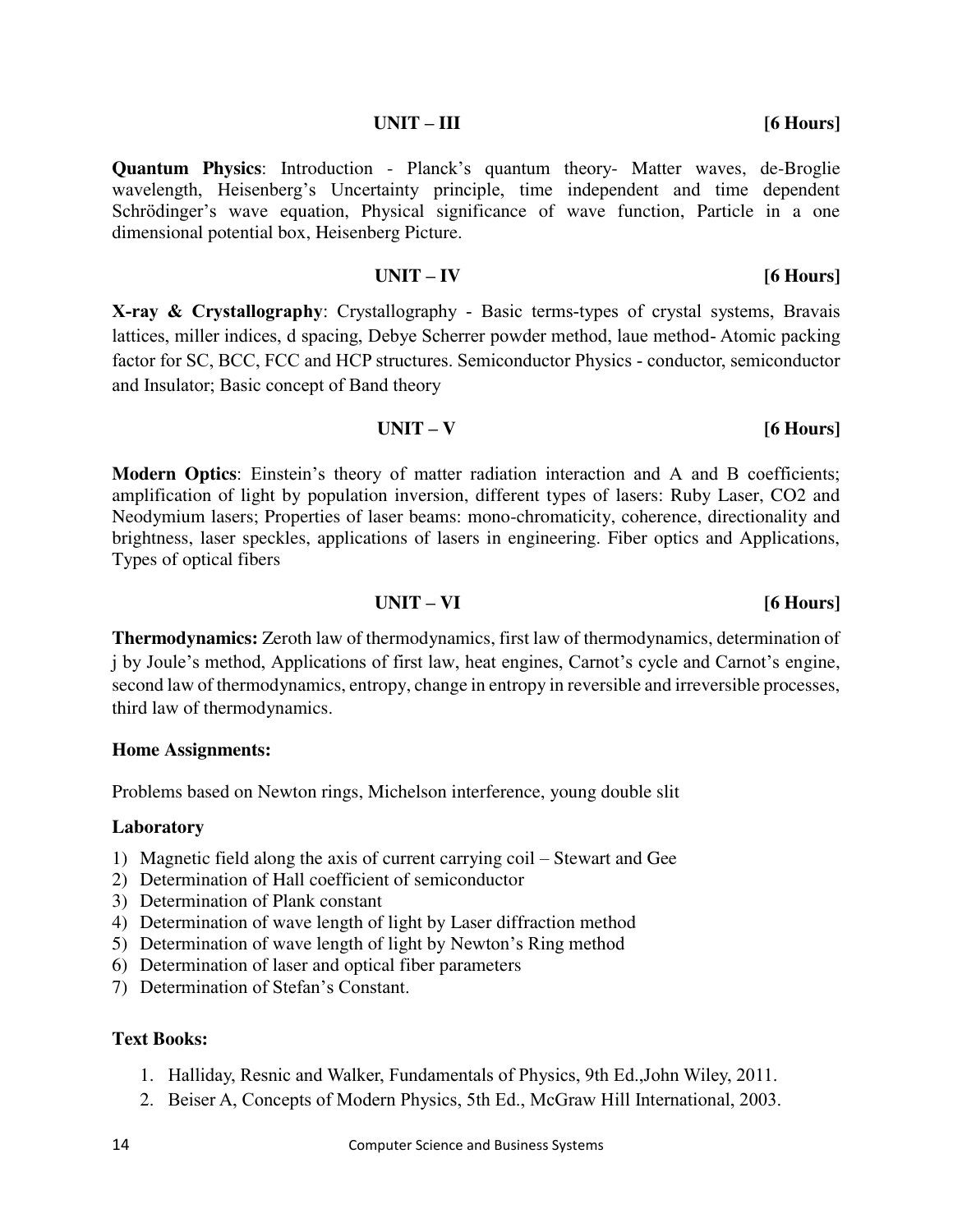- 3. Ajoy Ghatak, Optics, 5th Ed., Tata McGraw Hill, 2012
- 4. University Physics-Sears & Zemansky (Addison-Wesley)

- 1. Basic Engineering Physics-Amal Chakraborty (Chaya Prakashani Pvt. Ltd.)
- 2. Basic Engineering Physics-I -Sujoy Bhattacharya, Saumen Paul (TMH)

| <b>Syllabus for Unit Test:</b> |                                         |
|--------------------------------|-----------------------------------------|
| Unit Test -1                   | $UNIT - I$ , $UNIT - II$ , $UNIT - III$ |
| Unit Test -2                   | $UNIT - IV$ , $UNIT - V$ , $UNIT - VI$  |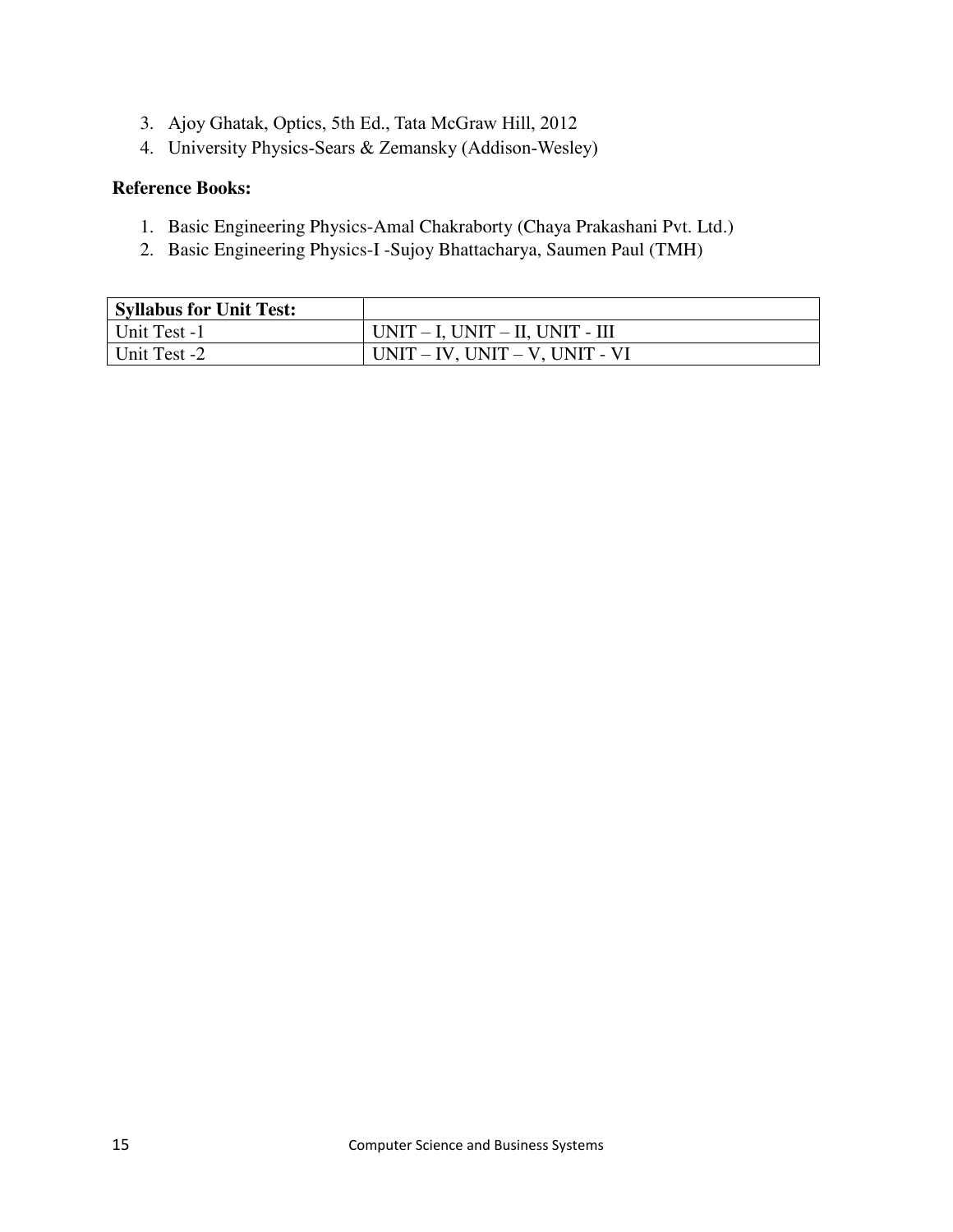| <b>TEACHING</b><br><b>SCHEME:</b> | <b>EXAMINATION SCHEME:</b>            | <b>CREDITS ALLOTTED:</b>     |
|-----------------------------------|---------------------------------------|------------------------------|
| <b>Lectures: 2Hr./Week</b>        | <b>Semester Examination: 50 marks</b> | <b>Theory: 3 Credits</b>     |
| Tutorials: 1 Hr./<br>Week         | <b>Continuous Assessment: No</b>      |                              |
| Lab: 2 Hrs. / Week                | <b>Term Work and Oral: 50 marks</b>   | <b>TW</b> and Oral :1 Credit |

### **Business Communication & Value Science – I**

### **Course Pre-Requisites:**

- 1. Basic communication in tenses (past, present, future).
- 2. Awareness of common words (adjectives used in daily verbal communication).
- 3. Basic idea of sentence formation and thereby paragraph building and writing.
- 4. Communication according to daily and varied contextual scenarios.
- 5. Basic communication model/channel (sender, receiver and feedback), Active and passive listening skills.
- 6. Basic social etiquettes and knowledge of group work and communication that will enhance their professional growth.

### **Course Objective:**

The course aims to augment student's overall communication and interpersonal skills by engaging them in group activities and thus aid in helping them to emerge as professionals. The English language topics for this semester focus on the development of basic fluency in English, usage of words and also introduce them to the concept and importance of interpersonal skills so as to effectively present their personalities.

### **Course Outcomes:**

- 1. Speak fluently in English without errors in tenses and hence present themselves as effective English communicators. They will be able to learn the 12 tenses and use them appropriately.
- 2. Differentiate between active and passive vocabulary and be able to use the 60 words discussed in class for their daily conversation and 40 words also given as assignments.
- 3. The ability to process their ideas and thoughts (verbal communication) into written communication in an effective, coherent and logical manner within a stipulated time and specific word limit of 100-150 words for paragraph writing.
- 4. Present them in a certain manner by using the 50-55 phrases discussed in class appropriately for group discussions, personal interviews during the campus recruitment process/competitive exams.
- 5. Enhance their communication skills by acquainting with the 2 important aspects of communication and helping them to overcome the 10 most common barriers of communication. Learn the 7 different types of listening skills; differentiate effective listening skills and understand the importance of it through 5 activities held in class and implement them in professional life.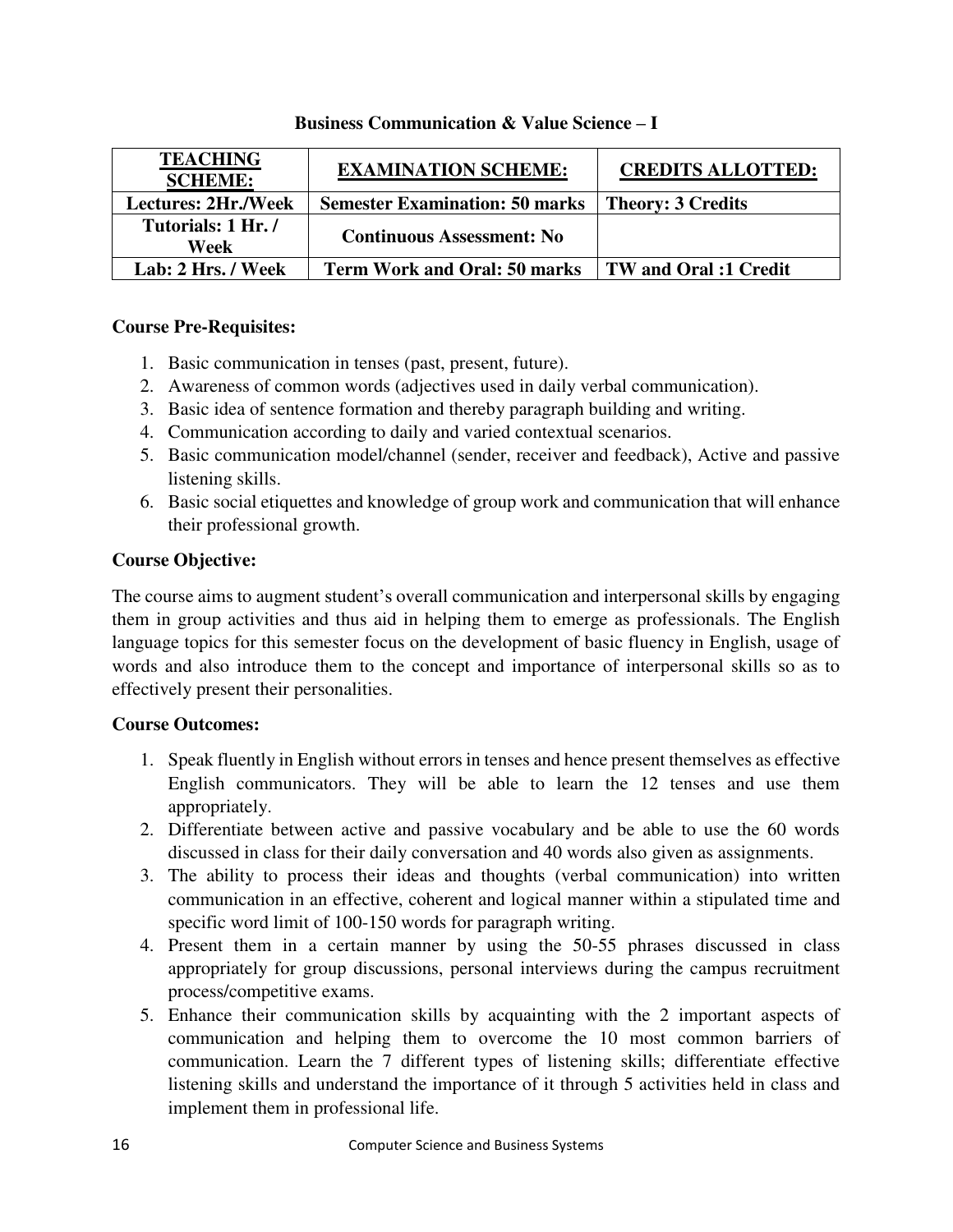6. Understand the importance of team work, team motivation and effective team communication for further implementation in the corporate life. They should also be able to identify concretely between team and group dynamics.

### **Topics to Be Covered:**

### **UNIT – I [6 Hours]**

**Essential Grammar – I:** Tenses: Basic forms and use, sentence formation (general & Technical), Common errors, Parts of speech through context, Direct and reported speech structures and voices.

### **UNIT – II [6 Hours]**

**Vocabulary Enrichment:** Exposure to words from General Service List (GSL) by West, Academic word list (AWL) technical specific terms related to the field of technology, phrases, idioms, significant abbreviations formal business vocabulary

**Phonetic**: Pronunciation, Reduction of MTI in spoken English, Question formation with emphasis on common errors made during conversation

| $UNIT - III$ | $[6$ Hours] |
|--------------|-------------|
|--------------|-------------|

**Written Communication – I**: Letter Writing –Formal and Informal letter writing, Application letters, Report writing academic and business report, Job application letter

### **UNIT – IV [6 Hours]**

**Communication Skills:** Importance of effective communication, types of communication- verbal and non - verbal, barriers of communication, effective communication, Listening Skills: Law of nature- Importance of listening skills, Difference between listening and hearing, Types of listening.

### **UNIT – V [6 Hours]**

**Self - Awareness & Self Development:** Self - Assessment, Self - Appraisal, SWOT, Goal setting - Personal & career- Self-Assessment, Self-Awareness, Perceptions and Attitudes, Positive Attitude, Values and Belief Systems, Self-Esteem, Self - appraisal, Personal Goal setting, Career Planning, Personal success factors, Handling failure, Depression and Habit, relating SWOT analysis & goal setting, and prioritization

**Socio-Cultural and Cross-Cultural Sensitivities at the Workplace:** What is Inclusion? Women's contributions in Industry, work issues faced by women, what is sexual harassment, what is appropriate behavior for everyone at work

### **UNIT – VI [6 Hours]**

**Interpersonal Skills – I:** Team work, Team effectiveness, Group discussion, Decision making - Team Communication. Team, Conflict Resolution, Team Goal Setting, Team Motivation Understanding Team Development, Team Problem Solving, Building the team dynamics. Multicultural team activity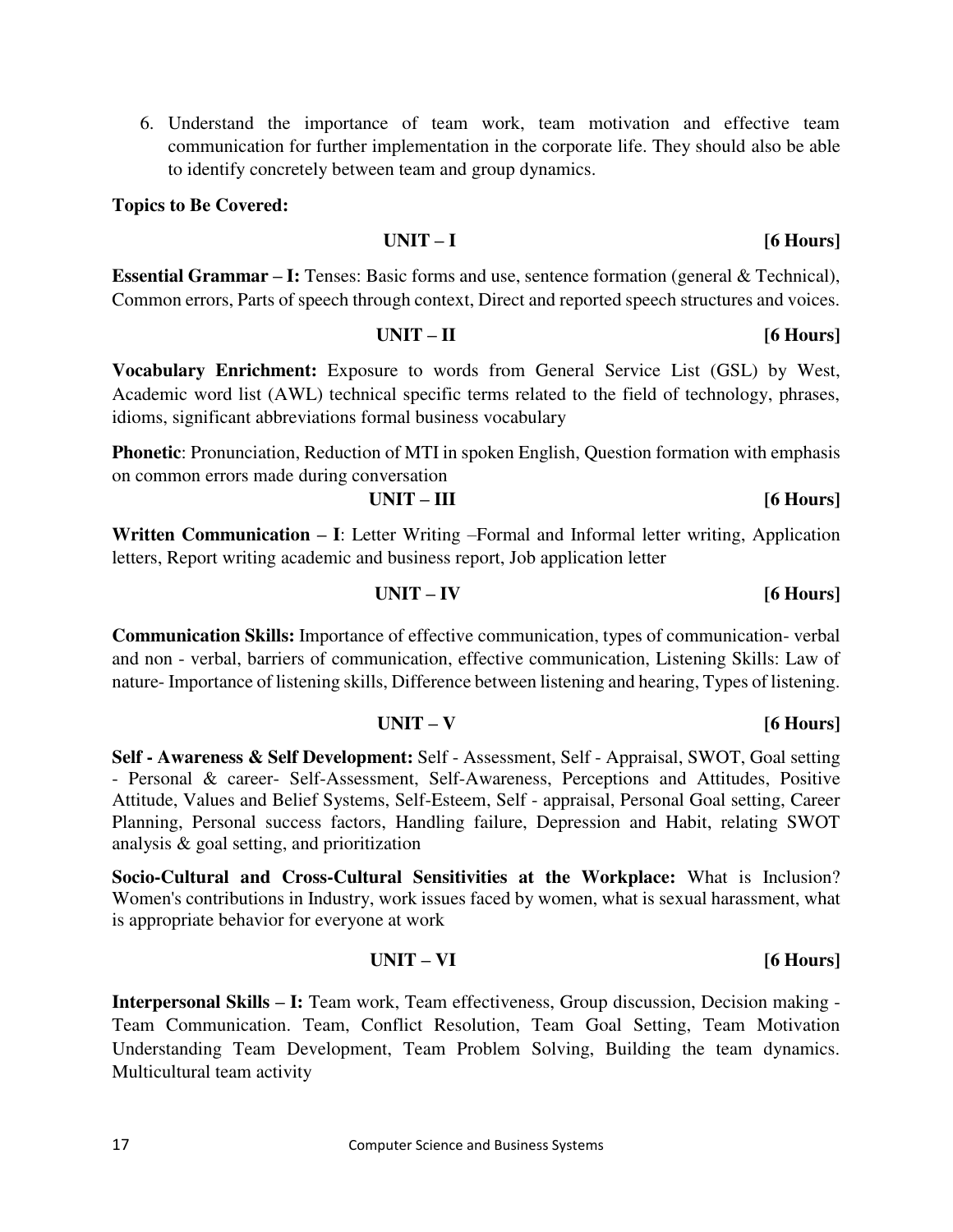**Time Management:** The Time management matrix, apply the Pareto Principle (80/20 Rule) to time management issues, to prioritize using decision matrices, to beat the most common time wasters, how to plan, how to handle interruptions, to maximize your personal effectiveness, how to say "no" to Time wasters

**Values of a good manager**: Understanding Corporate Values and behavior; Personal / Human Values; Pride and grace in Nationalist

### **Text Books:**

- 1. Business Communication Dr. Saroj Hire math
- 2. English vocabulary in use Alan McCarthy and O'Dell

There will be handouts and reference links shared.

- 1. Strategic Writing by Charles Marsh
- 2. The Seven Basic Plots by Christopher Booker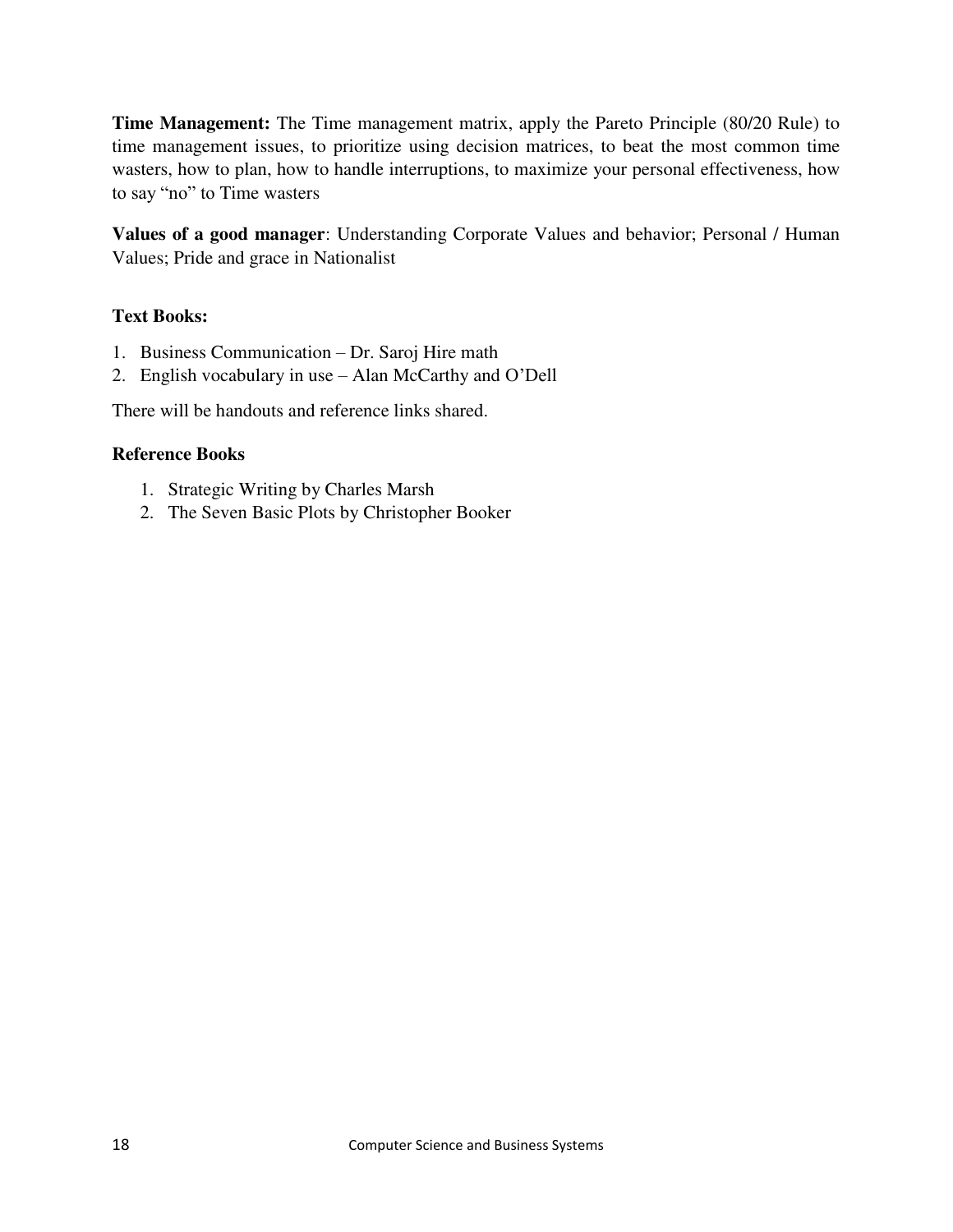## **BHARATI VIDYAPEETH (Deemed to be University) COLLEGE OF ENGINEERING, PUNE-43**

### **B. Tech. (Computer Science & Business Systems)**

### **Syllabus of Semester II**

### **Mathematics II**

| <b>TEACHING</b><br><b>SCHEME:</b> | <b>EXAMINATION SCHEME:</b>            | <b>CREDITS ALLOTTED:</b> |
|-----------------------------------|---------------------------------------|--------------------------|
| <b>Lectures: 3Hrs./Week</b>       | <b>Semester Examination: 60 marks</b> | <b>Theory: 4 Credits</b> |
| <b>Tutorials: 1Hr./Week</b>       | <b>Continuous Assessment: 40</b>      |                          |
|                                   | marks                                 |                          |
| Lab: Nil                          | <b>Term Work: Nil</b>                 |                          |

### **Course Pre-Requisites:**

The students should have basic Knowledge of high school math, Boolean algebra and calculus.

### **Course Objective:**

To develop ability to use the mathematical techniques, skills, and tools necessary for computer science.

### **Course Outcomes:**

At the end of the course, a student will be able to:

- 1) Apply knowledge of basics of Matrices, Determinants.
- 2) Solve the consistency of any type of systems
- 3) Describe Vector space, Orthogonality and Projection.
- 4) Apply methods Gram-Schmidt orthogonalization and QR decomposition.
- 5) Calculate Eigenvalues and Eigenvectors.
- 6) Describe Singular value decomposition and Principal component analysis.

### **Topics to Be Covered:**

### **UNIT – I [6 Hours]**

Introduction to Matrices and Determinants, Solution of Linear Equations, Cramer's rule, Inverse of a Matrix.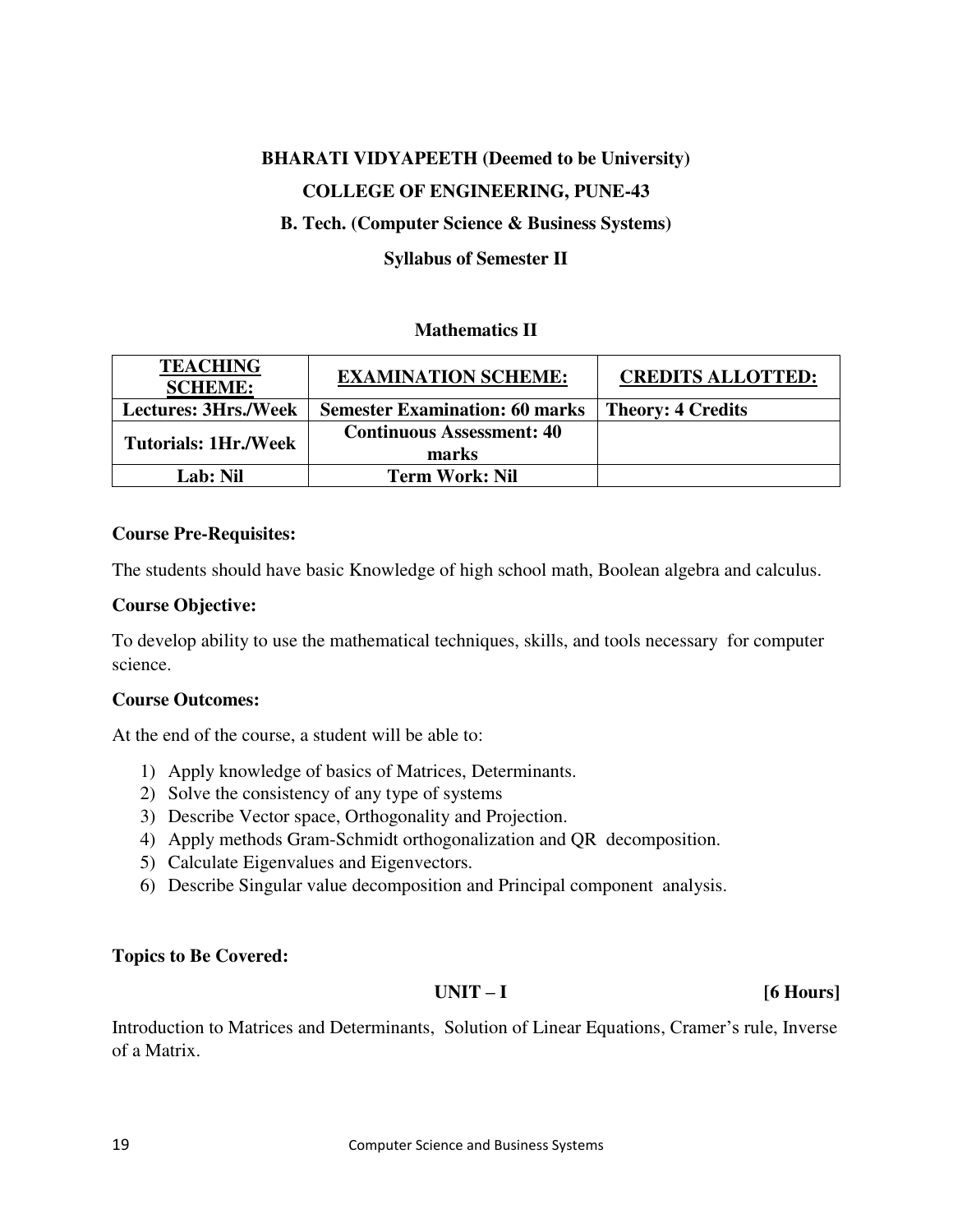**UNIT – II [6 Hours]** 

Vectors and linear combinations, Rank of a matrix, Gaussian elimination, LU Decomposition, Solving Systems of Linear Equations using the tools of Matrices.

 **UNIT – III [6 Hours]** 

Vector space, Dimension, Basis, Orthogonality, Projection.

Gram-Schmidt orthogonalization and QR decomposition.

Eigenvalues and Eigenvectors, Positive definite matrices, Linear transformations, Hermitian and Unitary matrices.

 **UNIT – IV [6 Hours]** 

 **UNIT – V [6 Hours]** 

Singular value decomposition and Principal component analysis, Introduction to their applications in Image Processing and Machine Learning.

**Home Assignments:** 

Assignments & tutorials covering the following: Vectors and linear combinations, Matrices, Determinants, Linear transformations, Complete solution to AX=b, Eigenvalues and Eigenvectors.

### **Text Book**:

1. B. S. Grewal, "Higher Engineering Mathematics", Khanna Publication, Delhi.

### **Reference Books:**

 **UNIT – VI [6 Hours]**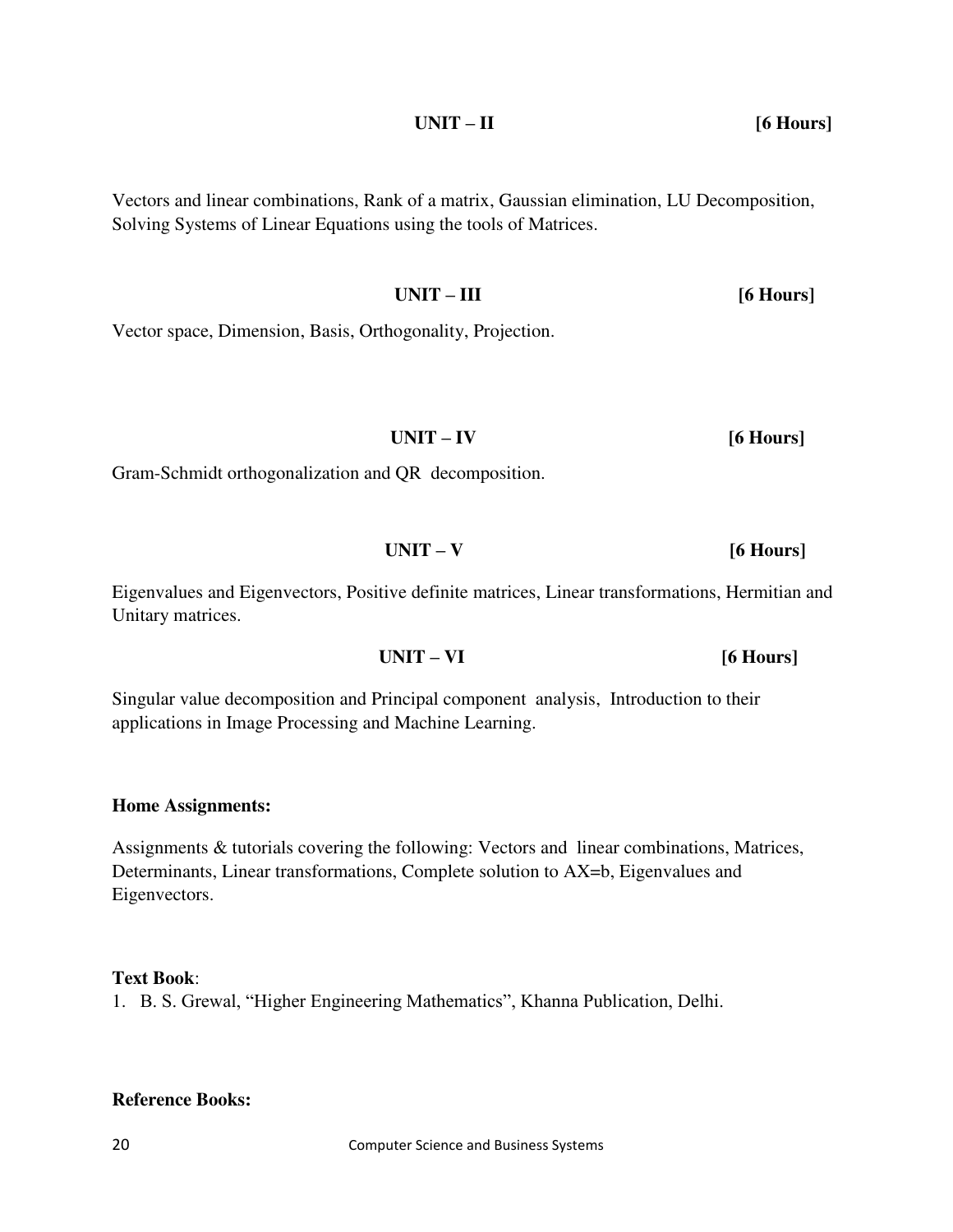- 1. Advanced Engineering Mathematics, 7e, by Peter V. O'Neil.
- 2. Advanced Engineering Mathematics, 2e, by M. D. Greenberg, Pearson Education.
- 3. Introduction to linear algebra,  $5<sup>th</sup>$  Edition, Gilbert Strang.
- 4. Applied Mathematics (Volumes I and II) by P. N. Wartikar & J. N. Wartikar, Pune Vidyarthi Griha Prakashan, Pune.
- 5. Digital Image Processing,R C Gonzalez and R E Woods.
- 6. https://machinelearningmastery.com/introduction-matrices-machine-learning/

| <b>Syllabus for Unit Test:</b> |                                         |
|--------------------------------|-----------------------------------------|
| Unit Test -1                   | $UNIT - I$ , $UNIT - II$ , $UNIT - III$ |
| Unit Test -2                   | $UNIT - IV$ , $UNIT - V$ , $UNIT - VI$  |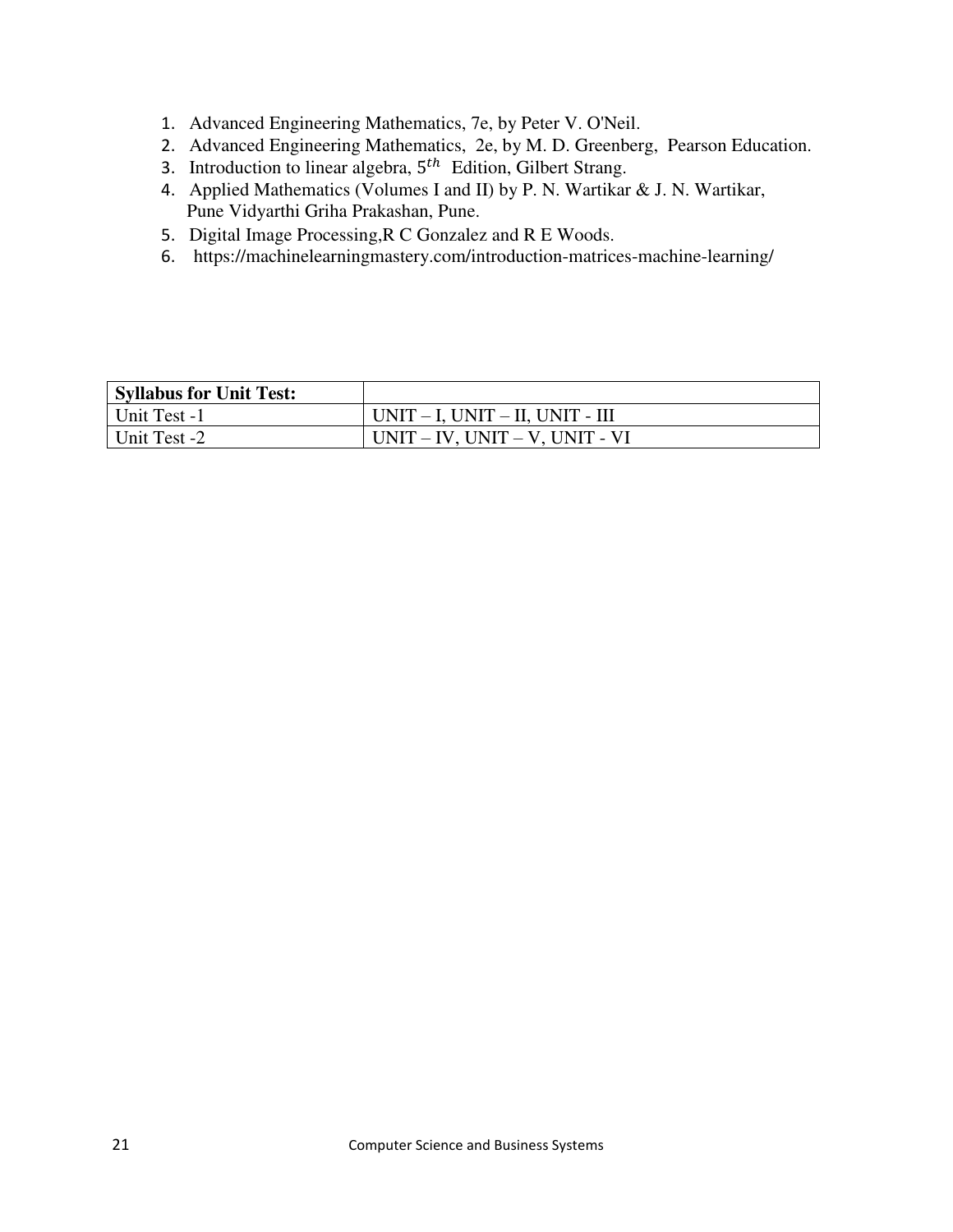### **Statistics II**

| <b>TEACHING</b><br><b>SCHEME:</b> | <b>EXAMINATION SCHEME:</b>            | <b>CREDITS ALLOTTED:</b> |
|-----------------------------------|---------------------------------------|--------------------------|
| <b>Lectures: 3 Hrs/Week</b>       | <b>Semester Examination: 60 marks</b> | <b>Theory: 4 Credits</b> |
| <b>Tutorials: 1Hr/Week</b>        | <b>Continuous Assessment: 40</b>      |                          |
|                                   | marks                                 |                          |
| Lab: Nil                          | <b>Term Work: Nil</b>                 |                          |

### **Course Pre-requisites:**

Basic of statistics and probability, Basic programming experience (in any language)

### **Course Objective:**

The course introduces fundamental concepts of linear statistical models, estimation methods, hypothesis testing and fundamental concepts of programming in R

### **Course Outcomes:**

The students completing this course will be able to

- 1. Understand the basic concepts of Statistical Inference,
- 2. Understand the basic concepts of Estimation methods,
- 3. Understand the basic concepts of Hypothesis Testing
- 4. Understand the basic concepts of linear statistical models.
- 5. Understand Introductory R language fundamentals, basic syntax and how to use R; what R is and how it's used to perform data analysis;
- 6. Understand major R data structures and create visualizations using R.

### **UNIT – I [6 Hours]**

**Linear Statistical Models**: Simple linear regression & correlation, multiple regression & multiple correlation, Analysis of variance (one way, two way with as well as without interaction)

### **UNIT – II [6 Hours]**

**Estimation**: Point estimation, criteria for good estimates (unbiasedness, consistency), Methods of estimation including maximum likelihood estimation.

### **UNIT – III [6 Hours]**

**Sufficient Statistic**: concept & examples, complete sufficiency, their application in estimation

$$
UNIT - IV \t\t\t [6 Hours]
$$

Test of hypothesis: concept & formulation, type I and type II errors, Neyman Pearson lemma, Procedures of testing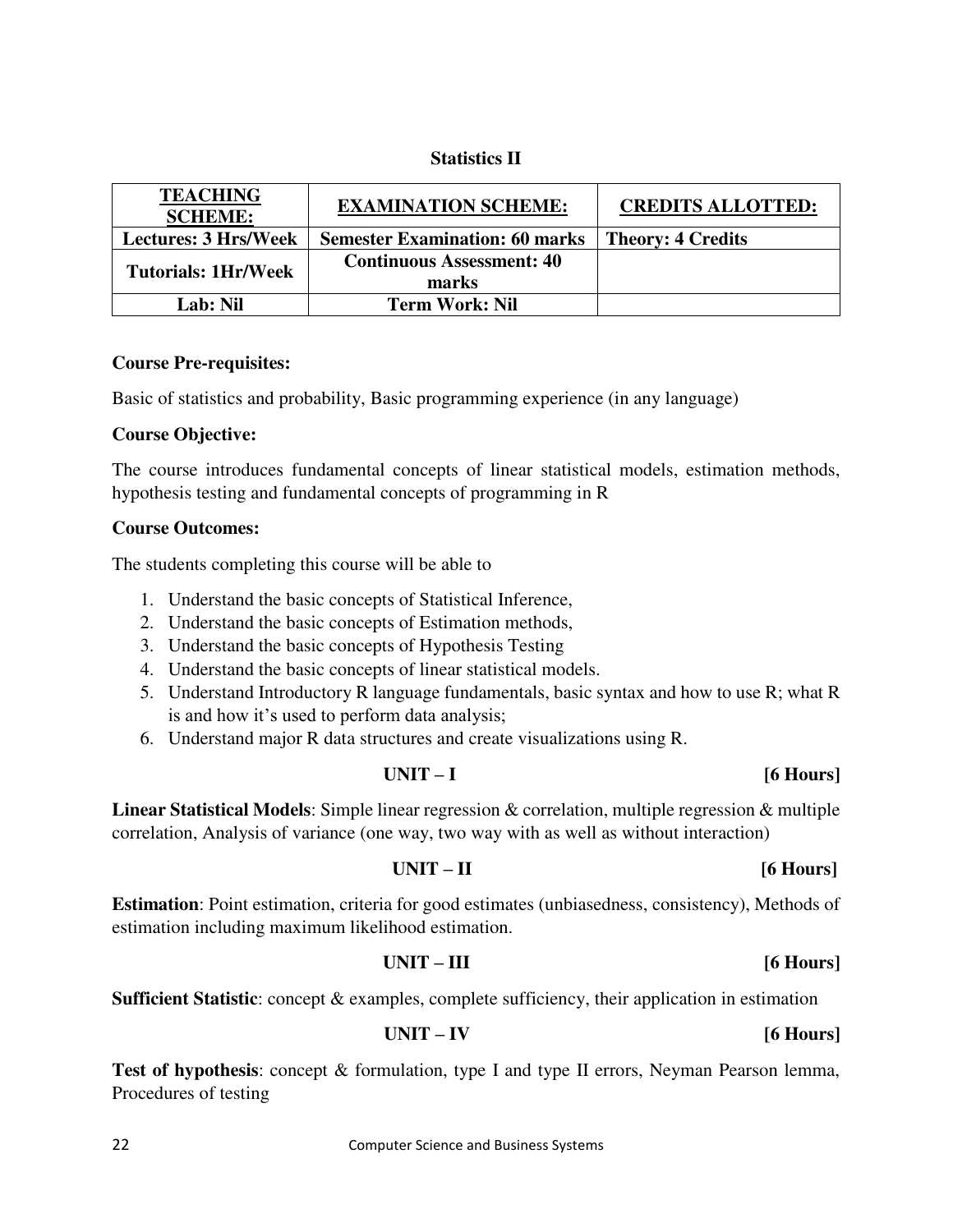### **UNIT – V [6 Hours]**

**Non-parametric Inference:** Comparison with parametric inference, Use of order statistics. Sign test, Wilcoxon signed rank test, Mann-Whitney test, Run test, Kolmogorov-Smirnov test. Spearman's and Kendall's test. Tolerance region

**Basics of Time Series Analysis & Forecasting:** Stationary, ARIMA Models: Identification, Estimation and Forecasting.

$$
UNIT - VI \t\t [6 Hours]
$$

**R statistical programming language:** Introduction to R, Functions, Control flow and Loops, Working with Vectors and Matrices, Reading in Data, Writing Data, Working with Data, Manipulating Data, Simulation, Linear model, Graphics in R

### **Home Assignments:**

Problem sets to be shared by faculty covering the following topics:

Estimation Methods: Parametric & Non – Parametric, Hypothesis Testing

### **Text Books:**

- 1. Probability and Statistics for Engineers (4th Edition) I.R. Miller, J.E. Freund and R. Johnson.
- 2. Fundamentals of Statistics (vol. I and vol. II) A. Goon, M. Gupta and B. Dasgupta.
- 3. Hands-on Programming with R Garrett Grolemund
- 4. R for Everyone: Advanced Analytics and Graphics Jared P. Lander

- 1. Statistical Theory with Engineering Application A. Hald.
- 2. Statistical Methods G.W. Snedicor and W.G. Cochran.
- 3. Statistical Concepts & Methods G.K. Bhattacharyya and R.A. Johnson.
- 4. Introduction to Linear Regression Analysis D.C. Montgomery & E.Peck
- 5. Introduction to the Theory of Statistics A.M. Mood, F.A. Graybill & D.C. Boes.
- 6. Practical Non-Parametric Statistics W.J. Conover
- 7. Applied Regression Analysis N. Draper & H. Smith

| <b>Syllabus for Unit Test:</b> |                                        |
|--------------------------------|----------------------------------------|
| Unit Test -1                   | UNIT – I, UNIT – II, UNIT - III        |
| Unit Test -2                   | $UNIT - IV$ , $UNIT - V$ , $UNIT - VI$ |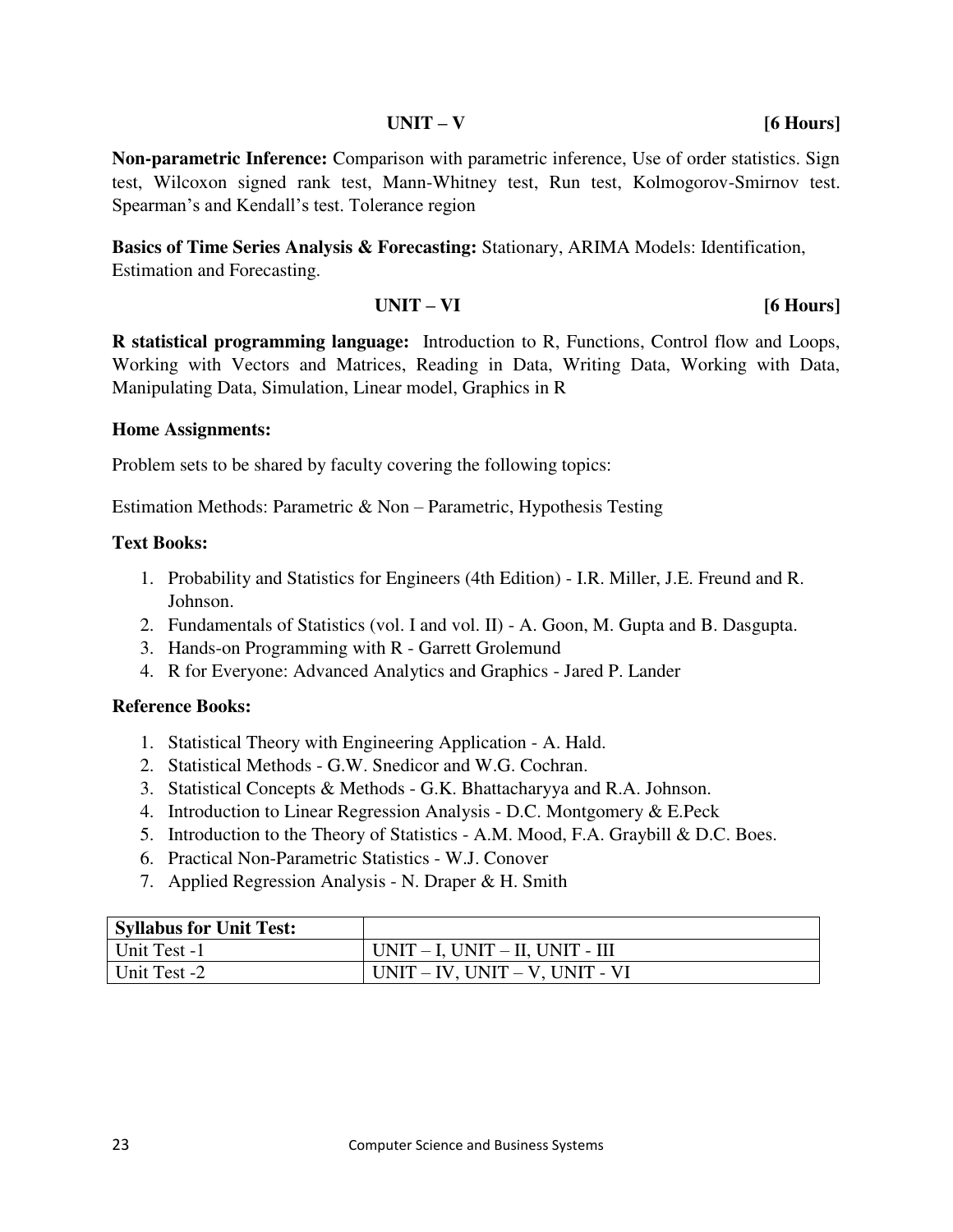### **Data Structures & Problem Solving**

| <b>TEACHING</b><br><b>SCHEME:</b> | <b>EXAMINATION SCHEME:</b>            | <b>CREDITS ALLOTTED:</b>          |
|-----------------------------------|---------------------------------------|-----------------------------------|
| Lectures: 3 Hrs./                 | <b>Semester Examination: 60 marks</b> | <b>Theory: 4 Credits</b>          |
| Week                              |                                       |                                   |
| Tutorials: 1 Hr./                 | <b>Continuous Assessment: 40</b>      |                                   |
| Week                              | marks                                 |                                   |
|                                   | <b>Term Work and Practical: 50</b>    | <b>TW</b> and Practical :1 Credit |
| Lab: 2 Hrs./ Week                 | Marks                                 |                                   |

### **Course Pre Requisites:**

Students should have knowledge of Fundamentals of data types and programming concepts

### **Course Objective:**

The course is aimed to provide an understanding of key concepts underlying the choice and implementation of data structures, algorithms and step by step approach in solving problems with the help of these fundamental data structures.

### **Course Outcomes:**

### **Students will be able to:**

1) Understand the fundamentals and analysis of algorithms

2) Understand and implement Linear data structures

3) Understand and implement Non Linear data structure of Trees.

4) Understand and implement Non Linear data structure of Graphs.

5) Understand and implement the .

6) Understand the concepts of distributed system security.

### **Topics to Be Covered:**

### **UNIT – I [6 Hours]**

**Basic Terminologies & Introduction to Algorithm and Data Organization:** Algorithm specification, Recursion, Performance analysis, Asymptotic Notation - The Big-O, Omega and Theta notation, Programming Style, Refinement of Coding - Time-Space Trade Off, Testing, Data **Abstraction** 

### **UNIT – II [6 Hours]**

**Linear Data Structure:** Array, Stack, Queue, Linked-list and its types, Various Representations, Operations & Applications of Linear Data Structures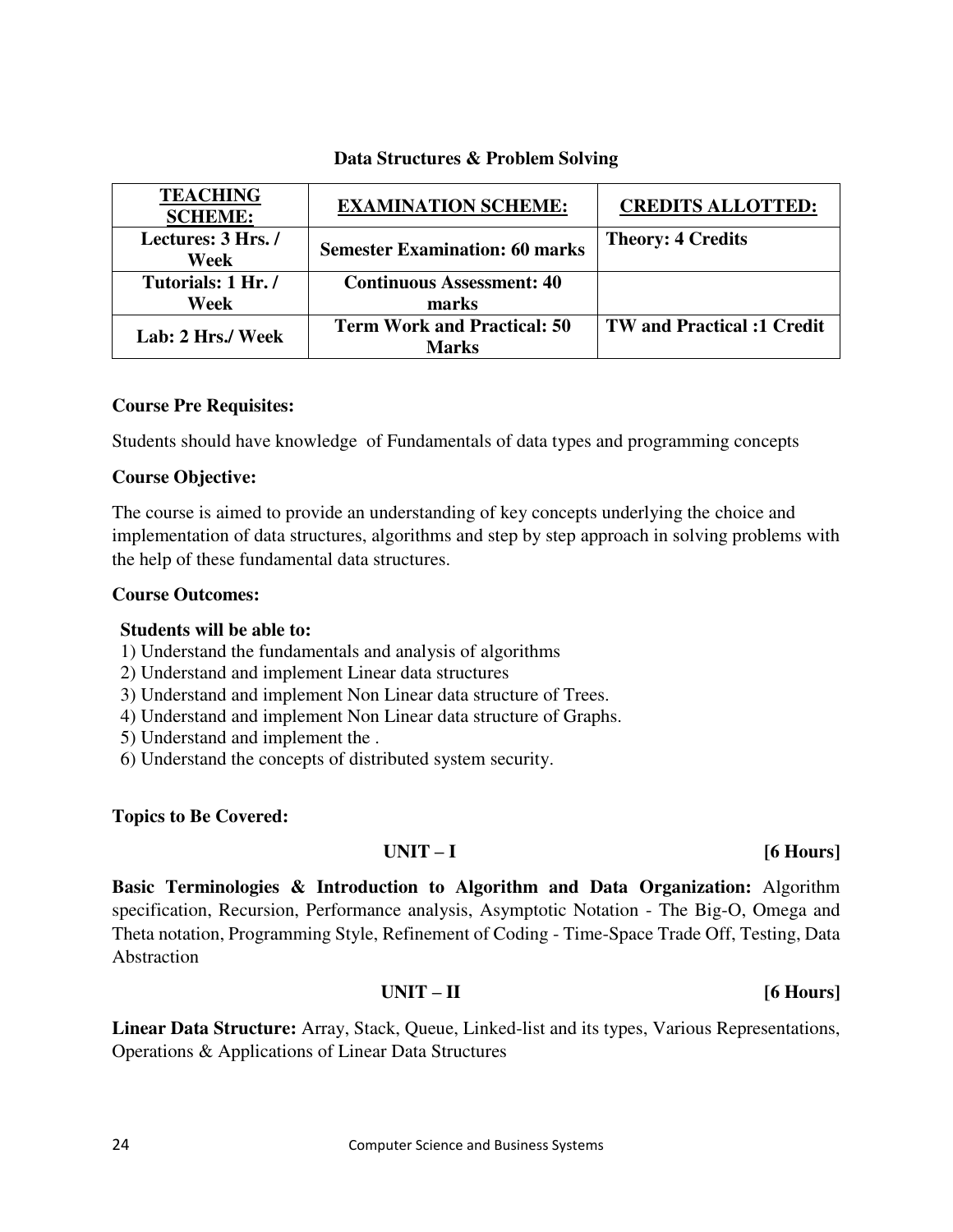### **UNIT – III [6 Hours]**

**Non-linear Data Structure Trees**Binary Tree, Threaded Binary Tree, Binary Search Tree, B & B+ Tree, AVL Tree, Splay Tree), Various Representations, Operations : search and traversal algorithms and complexity analysis Applications of Trees.

### **UNIT – IV [6 Hours]**

**Non-linear Data Structure Graphs**: Graphs : Directed and Undirected, Various Representations Operations: Search and traversal algorithms and complexity analysis Applications of Graphs.

### **UNIT – V [6 Hours]**

**Searching and Sorting:** Sequential Search, Binary Search, Breadth First Search, Depth First Search, Insertion Sort, Selection Sort, Shell Sort, Divide and Conquer Sort, Merge Sort, Quick Sort, Heap Sort, Introduction to Hashing

### **UNIT – VI [6 Hours]**

**File**: Organisation (Sequential, Direct, Indexed Sequential, Hashed) and various types of accessing schemes

### **Home Assignments:**

- 1. Towers of Hanoi using user defined stacks.
- 2. Reading, writing, and addition of polynomials.
- 3. Line editors with line count, word count showing on the screen.
- 4. Trees with all operations.
- 5. All graph algorithms.
- 6. Saving / retrieving non-linear data structure in/from a file

### **Text Books:**

- 1. Fundamentals of Data Structures, E. Horowitz and S. Sahni, 1977
- 2. Data Structures and Algorithms, Alfred V. Aho, John E. Hopperoft, Jeffrey D. UIlman

- 1. The Art of Computer Programming: Volume 1: Fundamental Algorithms, Donald E. Knuth
- 2. Introduction to Algorithms, Thomas, H. Cormen, Charles E. Leiserson, Ronald L. Rivest, Clifford Stein.
- 3. Open Data Structures: An Introduction (Open Paths to Enriched Learning) ), 31st ed. Edition , Pat Morin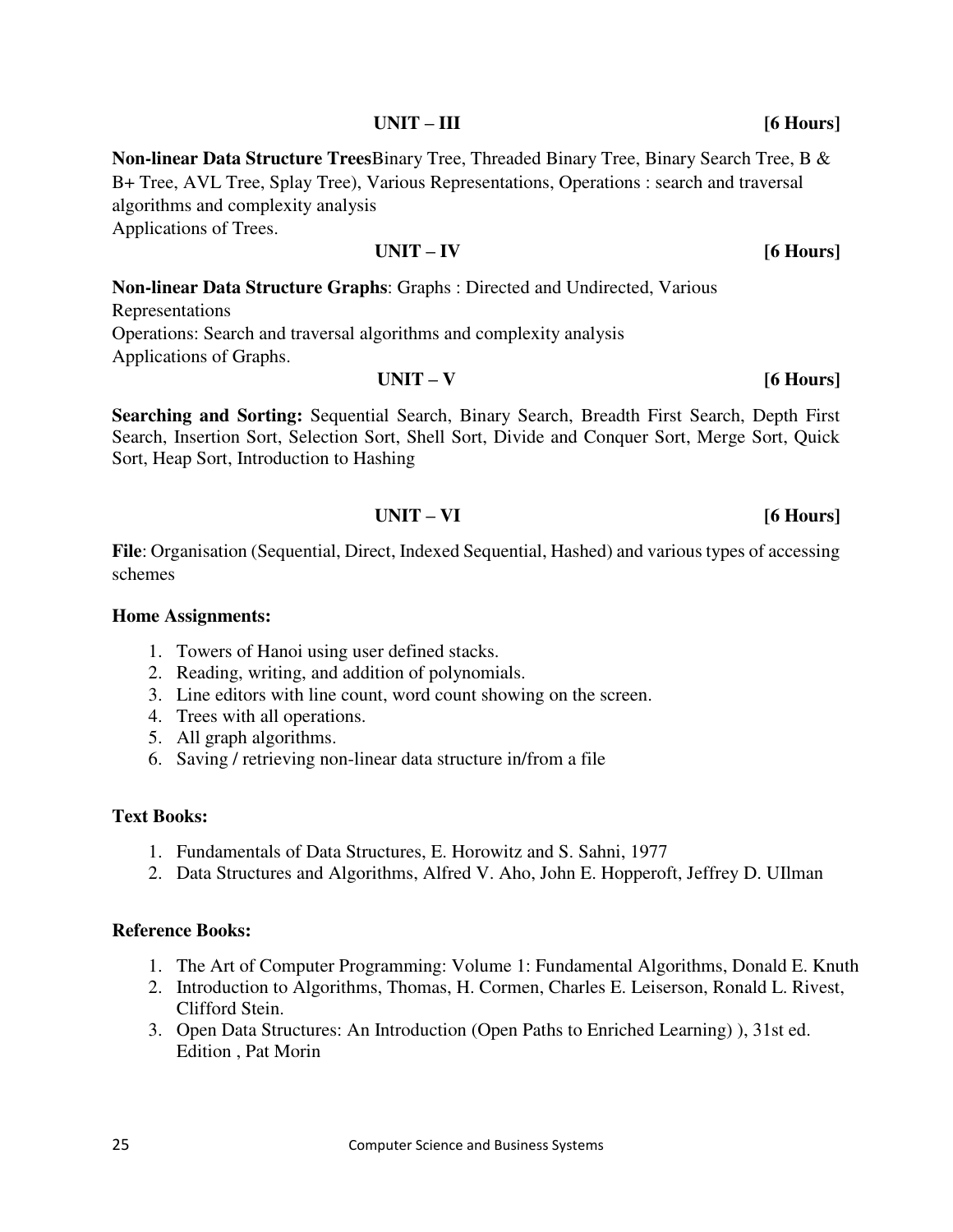| <b>Syllabus for Unit Test:</b> |                                         |
|--------------------------------|-----------------------------------------|
| Unit Test -1                   | $UNIT - I$ , $UNIT - II$ , $UNIT - III$ |
| Unit Test -2                   | $UNIT - IV$ , $UNIT - V$ , $UNIT - VI$  |

### **Fundamentals of Economics**

| <b>TEACHING</b><br><b>SCHEME:</b> | <b>EXAMINATION SCHEME:</b>                | <b>CREDITS ALLOTTED:</b> |
|-----------------------------------|-------------------------------------------|--------------------------|
| <b>Lectures: 3 Hrs/Week</b>       | <b>Semester Examination: 60 marks</b>     | <b>Theory: 3 Credits</b> |
| <b>Tutorials: Nil</b>             | <b>Continuous Assessment: 40</b><br>marks |                          |
| Lab: Nil                          | <b>Term Work: Nil</b>                     |                          |

### **Course Pre-requisites:**

Knowledge of Class XII level Mathematics

### **Course Objective:**

- 1. To impart knowledge, with respect to concepts, principles of Economics, which govern the functioning of a firm/organization
- 2. To explain the students about concept of production, cost, national income, an aggregate supply and aggregate demand consumption

### **Course Outcomes:**

After completing this course, students should be able to:

- 1. Demonstrate an understanding of the methods and principles of microeconomic and macroeconomic theory, including tradeoffs, opportunity costs, and marginal decision making.
- 2. Explain how markets work and how market prices are determined using principles of supply and demand.
- 3. Assess the impact of market failure such as externalities, and public goods and evaluate possible public policy remedies.
- 4. Analyze financial markets and investments, including the stock market, and their relation to the economy.
- 5. Evaluate key economic indicators (including GDP, unemployment, inflation) and their use in evaluating macroeconomic conditions.
- 6. Understand major macroeconomic tools, including fiscal and monetary policies, and their use in managing the economy. Also apply ethical principles in a variety of economic contexts.

**Topics to Be Covered:** 

**UNIT – I [6 Hours]** 

### **Microeconomics**

Principles of Demand and Supply – Supply Curves of Firms – Elasticity of Supply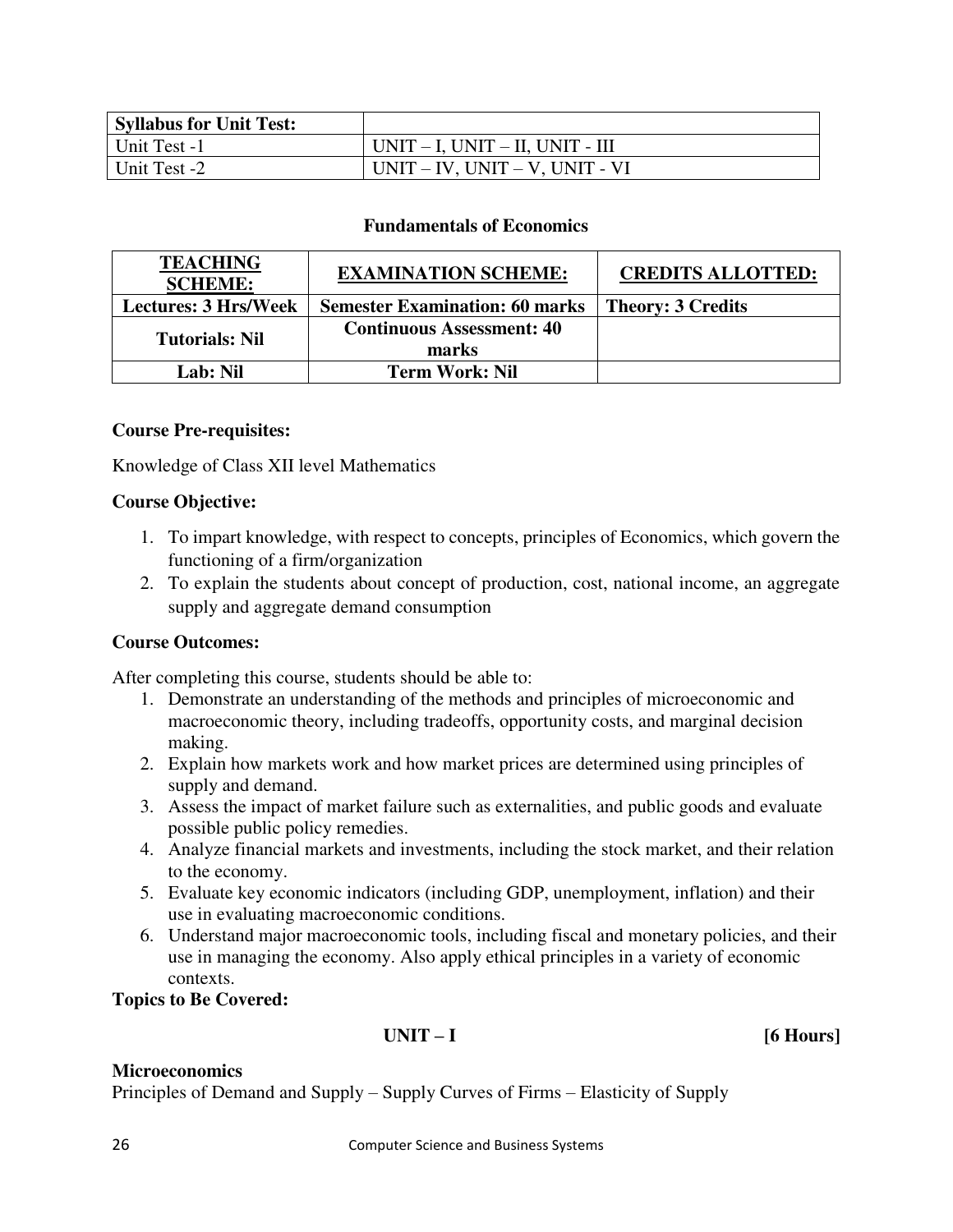Demand Curves of Households – Elasticity of Demand Equilibrium and Comparative Statics (Shift of a Curve and Movement along the Curve) Welfare Analysis – Consumers' and Producers' Surplus – Price Ceilings and Price Floors

### **UNIT – II [6 Hours]**

Consumer Behaviour – Axioms of Choice – Budget Constraints and Indifference Curves Consumer's Equilibrium – Effects of a Price Change, Income and Substitution Effects – Derivation of a Demand Curve

Applications – Tax and Subsidies – Intertemporal Consumption – Suppliers' Income Effect

Theory of Production – Production Function and Iso-quants – Cost Minimization Cost Curves – Total, Average and Marginal Costs – Long Run and Short Run Costs Equilibrium of a Firm Under Perfect Competition Monopoly and Monopolistic Competition

### **Macroeconomics**

National Income and its Components – GNP, NNP, GDP, NDP Consumption Function Investment Simple Keynesian Model of Income Determination and the Keynesian Multiplier Government Sector – Taxes and Subsidies External Sector – Exports and Imports

### **UNIT – V [6 Hours]**

**UNIT – III [6 Hours]** 

**UNIT – IV [6 Hours]** 

Money – Definitions Demand for Money – Transitionary and Speculative Demand Supply of Money – Bank's Credit Creation Multiplier Integrating Money and Commodity Markets – IS, LM Model Business Cycles and Stabilization – Monetary and Fiscal Policy – Central Bank and the Government

The Classical Paradigm – Price and Wage Rigidities – Voluntary and Involuntary Unemployment.

### **Home Assignments:**

In the discussion topics mentioned above, students should be asked to prepare in advance in groups and present in class

### **Text Books:**

- 1. Microeconomics- Pindyck, Robert S., and Daniel L. Rubinfeld Microeconomics
- 2. Macroeconomics- Dornbusch, Fischer and Startz

**UNIT – VI [6 Hours]**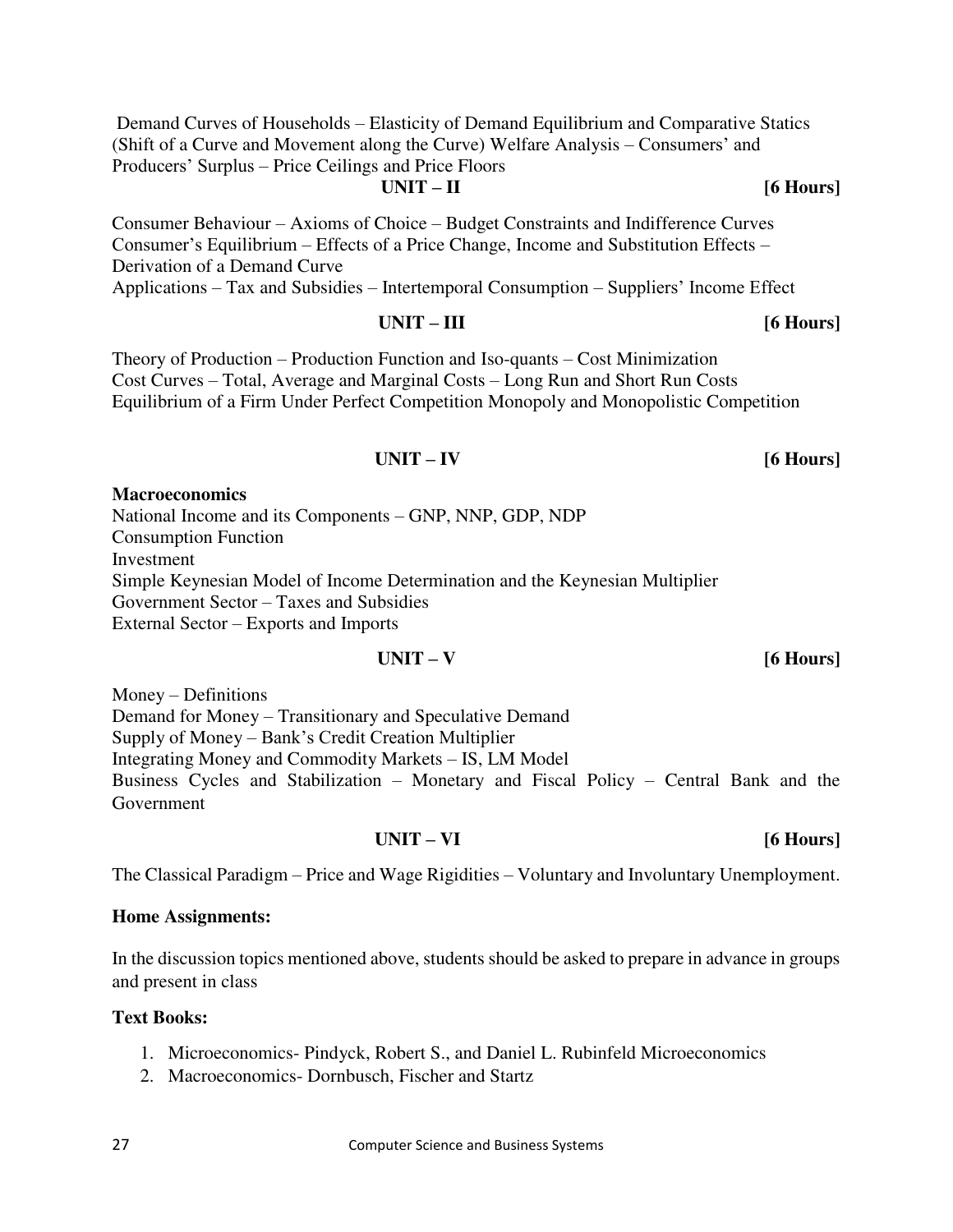### **Reference Books:**

Other articles could be sent through email as and when a relevant topic is discussed.

| <b>Syllabus for Unit Test:</b> |                                        |
|--------------------------------|----------------------------------------|
| Unit Test -1                   | UNIT – I, UNIT – II, UNIT - III        |
| Unit Test -2                   | $UNIT - IV$ , $UNIT - V$ , $UNIT - VI$ |

## **Principles of Electronics**

| <b>TEACHING SCHEME:</b>    | <b>EXAMINATION SCHEME:</b>             | <b>CREDITS ALLOTTED:</b>     |
|----------------------------|----------------------------------------|------------------------------|
| <b>Lectures: 3Hrs/Week</b> | <b>Semester Examination: 60 marks</b>  | <b>Theory: 3 Credits</b>     |
| <b>Tutorials: Nil</b>      | <b>Continuous Assessment: 40 marks</b> |                              |
| Lab: 2 Hrs/ Week           | <b>Term Work and Oral: 50 marks</b>    | <b>TW</b> and Oral :1 Credit |

### **Course Pre Requisites:**

The students should have knowledge of Class XII level Electronics, Physics & Mathematics

### **Course Objective:**

The course introduces fundamental concepts of electronics

### **Course Outcomes:**

Students will be able to,

- 1. Identify semiconductor materials, draw band-diagrams, distinguish between intrinsic and extrinsic semiconductors.
- 2. Explain the phenomenon of rectification, draw the I-V characteristics and calculate ripple factor.
- 3. Explain the I-V characteristics of BJTs both input and output; learn to bias transistors as an amplifier.
- 4. Describe FET and MOSFET and differentiate between BJT, FET and MOSFET.
- 5. Explain the fundamentals of feedback amplifiers and Operational Amplifier .
- 6. Demonstrate the knowledge of Boolean algebra including simplification techniques and operation of basic types of flip-flops.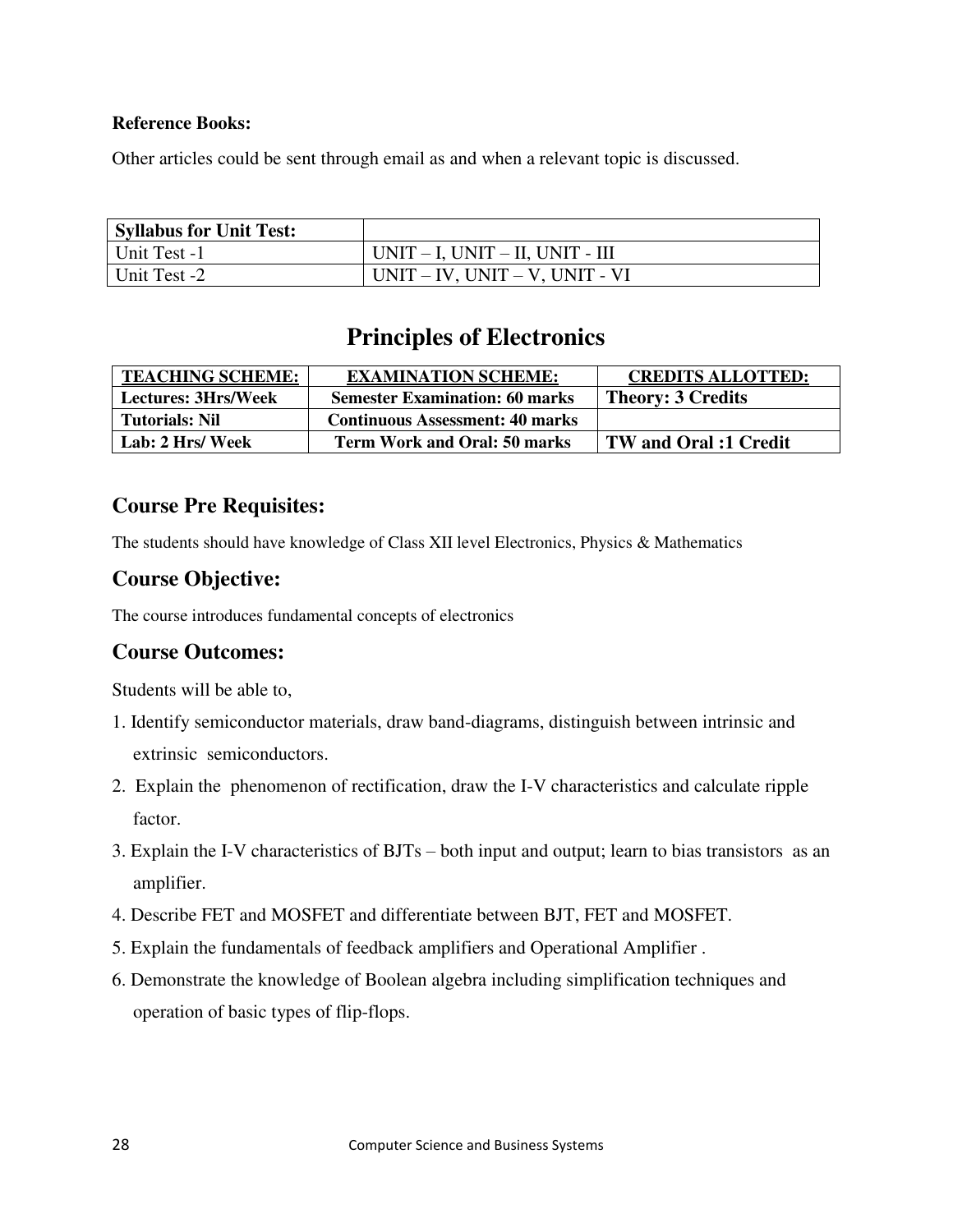### **Topics to Be Covered:**

Integrator, Differentiator

**Semiconductors:** Crystalline material: Mechanical properties, Energy band theory, Fermi levels; Conductors, Semiconductors & Insulators: electrical properties, band diagrams. Semiconductors:

**Diodes and Diode Circuits:** Formation of P-N junction, energy band diagram, built-in-potential, forward and reverse biased P-N junction, formation of depletion zone, V-I characteristics, Zener breakdown, Avalanche breakdown and its reverse characteristics; Junction capacitance. Linear piecewise model; Rectifier circuits: half wave, full wave, PIV, DC voltage and current, ripple factor, efficiency, idea of regulation.

**Bipolar Junction Transistors:** Formation of PNP / NPN junctions; transistor mechanism and principle of transistors, CE, CB, CC configuration, transistor characteristics: cut-off active and saturation mode, transistor action, injection efficiency, base transport factor and current amplification factors for CB and CE modes. Biasing and Bias stability: calculation of stability factor

**Field Effect Transistors:** Concept of Field Effect Transistors (channel width modulation), Gate isolation types, JFET Structure and characteristics, MOSFET Structure and characteristics, depletion and enhancement type; CS, CG, CD configurations; CMOS: Basic Principles

**Feed Back Amplifier, and Operational Amplifiers:** Concept (Block diagram), properties, positive and negative feedback, loop gain, open loop gain, feedback factors; topologies of feedback amplifier; effect of feedback on gain, output impedance, input impedance, sensitivities (qualitative), bandwidth stability. Introduction to integrated circuits, operational amplified and its terminal properties; Application of operational amplifier; inverting and non-inverting mode of operation, Adders, Subtractors, Constant-gain multiplier, Voltage follower, Comparator,

**UNIT – III [6 Hours]** 

intrinsic & extrinsic, energy band diagram, P&N-type semiconductors, drift & diffusion carriers.

**UNIT – I [6 Hours]** 

**UNIT – II [6 Hours]** 

**UNIT – V [6 Hours]** 

## **UNIT – IV [6 Hours]**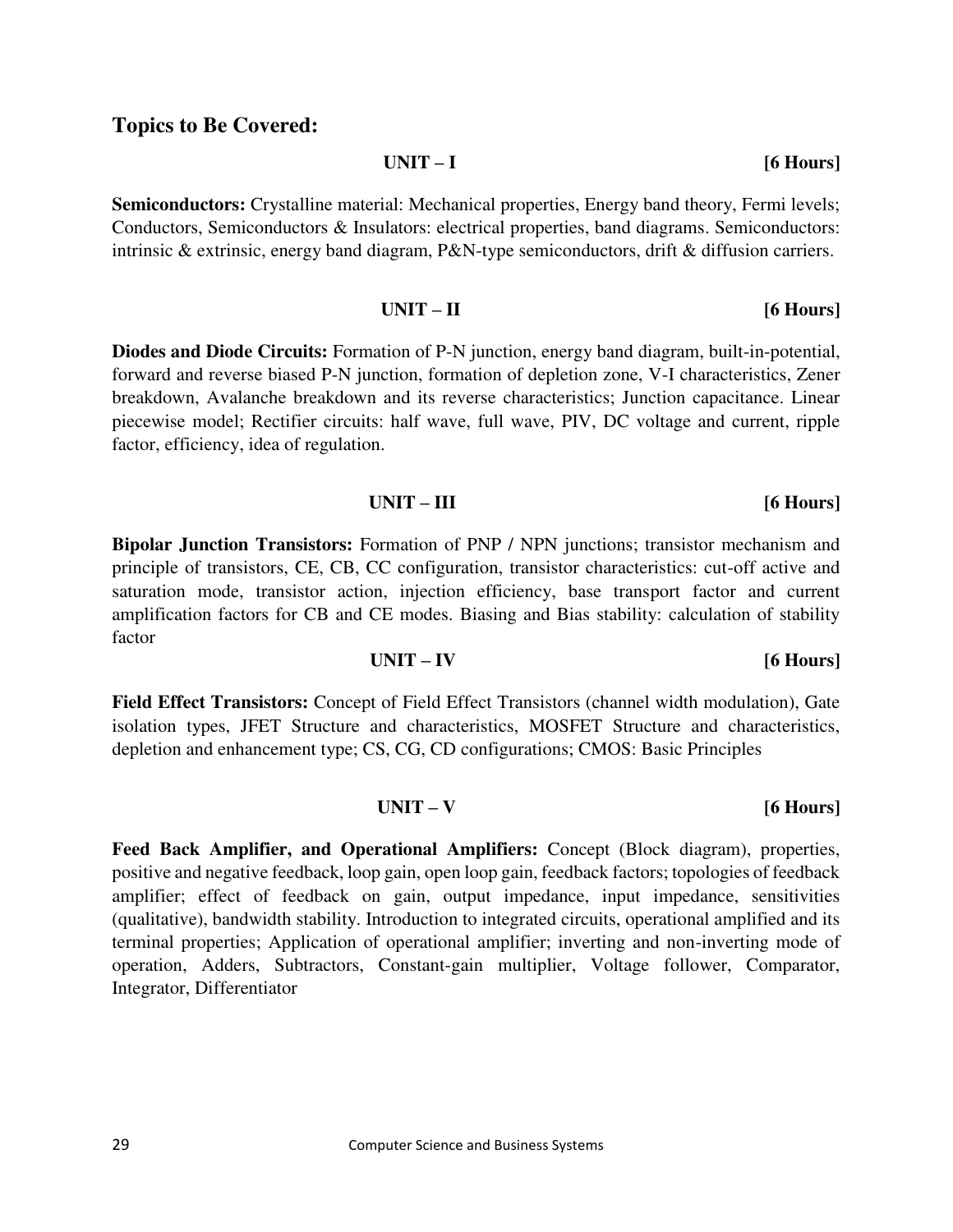### **UNIT – VI [6 Hours]**

**Digital Electronics Fundamentals:** Difference between analog and digital signals, Boolean algebra, Basic and Universal Gates, Symbols, Truth tables, logic expressions, Logic simplification using K- map, Logic ICs, half and full adder/subtractor, multiplexers, demultiplexers, flip-flops, shift registers, counters.

### **List of Experiments:**

- 1**.** To plot V-I characteristics of PN junction diode.
- 2. To plot regulation characteristics of half wave rectifier
- 3. To plot regulation characteristics of Full wave rectifier
- 4. To plot input-output characteristics of CE configuration of BJT.
- 5. To study Biasing techniques of BJT- to find stability factor of self bias, collector to base bias, fixed bias circuits.
- 6. To plot frequency response of single stage FET amplifier (CS/CD configuration) and find its bandwidth.
- 7. To study Colpitts Oscillator.
- 8. Study of OP-AMP circuits: Inverting and Non-inverting Amplifier.
- 9. Study of basic logic gates and De-Morgan's Theorem.
- 10. Study of half adder and full adder.

### **List of Assignments: -**

- 1. Describe applications of diodes as Clippers and Clampers.
- 2. Describe application of Zener diode as Voltage regulator.
- 3. Study of characteristic curves for CB configuration of BJT using Virtual Lab.
- 4. Simulation of BJT amplifier using Virtual Lab.
- 5. [Design and Implementation of Various Arithmetic Circuits](http://he-coep.vlabs.ac.in/Experiment1/Theory.html?domain=ElectronicsandCommunications&lab=Hybrid%20Electronics%20Lab) using Virtual Lab.
- 6. To design, built and test any electronic circuit (Group activity)

### **Text Books:**

- 1. Sedra & Smith: Microelectronics Engineering
- 2. Millman &Halkias: Integrated Electronics

- 1. Electronic Devices and Circuit Theory by Robert Boylestad
- 2. Solid State Electronic Devices by Streetman, Banerjee
- 3. Malvino: Electronic Principle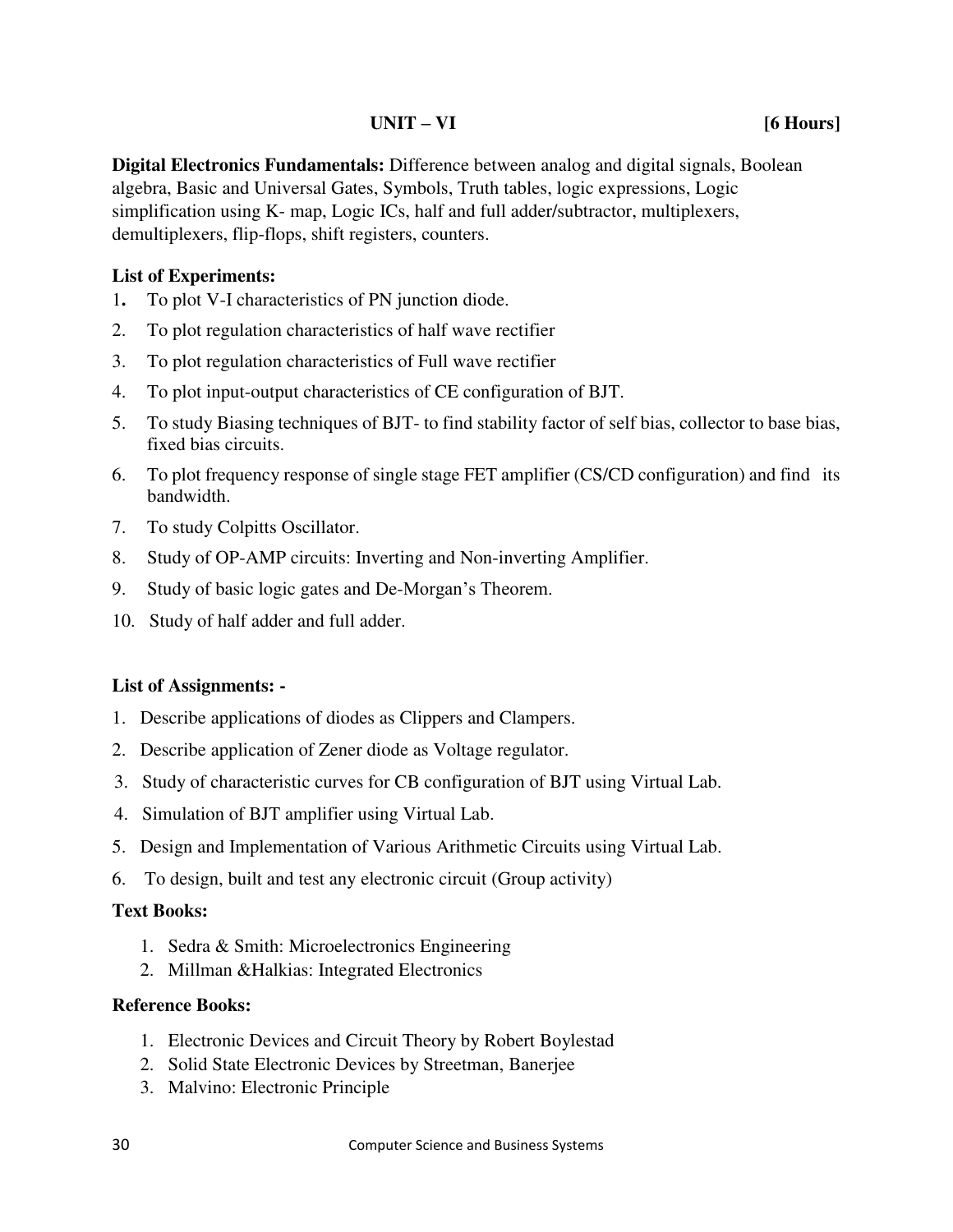- 4. Schilling & Belove: Electronics Circuits
- 5. Millman & Grabal: Microelectronics
- 6. Salivahanan: Electronics Devices & Circuits
- 7. Boylestad & Nashelsky: Electronic Devices & Circuit Theory

| <b>Syllabus for Unit Test:</b> |                                         |
|--------------------------------|-----------------------------------------|
| Unit Test -1                   | $UNIT - I$ , $UNIT - II$ , $UNIT - III$ |
| Unit Test -2                   | $UNIT - IV$ , $UNIT - V$ , $UNIT - VI$  |

### **Business Communication & Value Science - II**

| <b>TEACHING</b><br><b>SCHEME:</b> | <b>EXAMINATION SCHEME:</b>            | <b>CREDITS ALLOTTED:</b>     |
|-----------------------------------|---------------------------------------|------------------------------|
| <b>Lectures: 2 Hrs/Week</b>       | <b>Semester Examination: 50 marks</b> | <b>Theory: 3 Credits</b>     |
| <b>Tutorials: 1 Hr/ Week</b>      | <b>Continuous Assessment: Nil</b>     |                              |
| Lab: 2 Hrs/ Week                  | <b>Term Work and Oral: 50 marks</b>   | <b>TW</b> and Oral :1 Credit |

### **Course Pre-requisites:**

- 1. Basic knowledge of the parts of speech in English.
- 2. Vocabulary covered in the previous semester along with basic knowledge of verbs  $\&$ adverbs.
- 3. Basic awareness of the need of speaking skills within social circle.
- 4. The elements of team dynamics done during the previous semester with proper application.
- 5. Basic awareness of the concepts of feedback, criticism.
- 6. The various common conflicts that may arise at varied situations.

### **Course Objective:**

The course aims to augment students overall communication and interpersonal skills by engaging them in group activities and thus aid in helping them to emerge as professionals. The soft skills topics for this semester are intended to develop student's expertise on public speaking skills and to deal positively with criticism and so as to effectively present their personalities

### **Course Outcomes:**

By the end of the course, students should be able to

- 1. Speak fluently in English without errors in the sentence construction and hence present themselves as effective English communicators. They will be able to learn 20-25 common errors made in parts of speech and also use 10 modal verbs efficiently during professional communication.
- 2. Differentiate between vocabulary used as adjectives, verbs and adverbs and be able to use the 60-70 words for their daily conversation.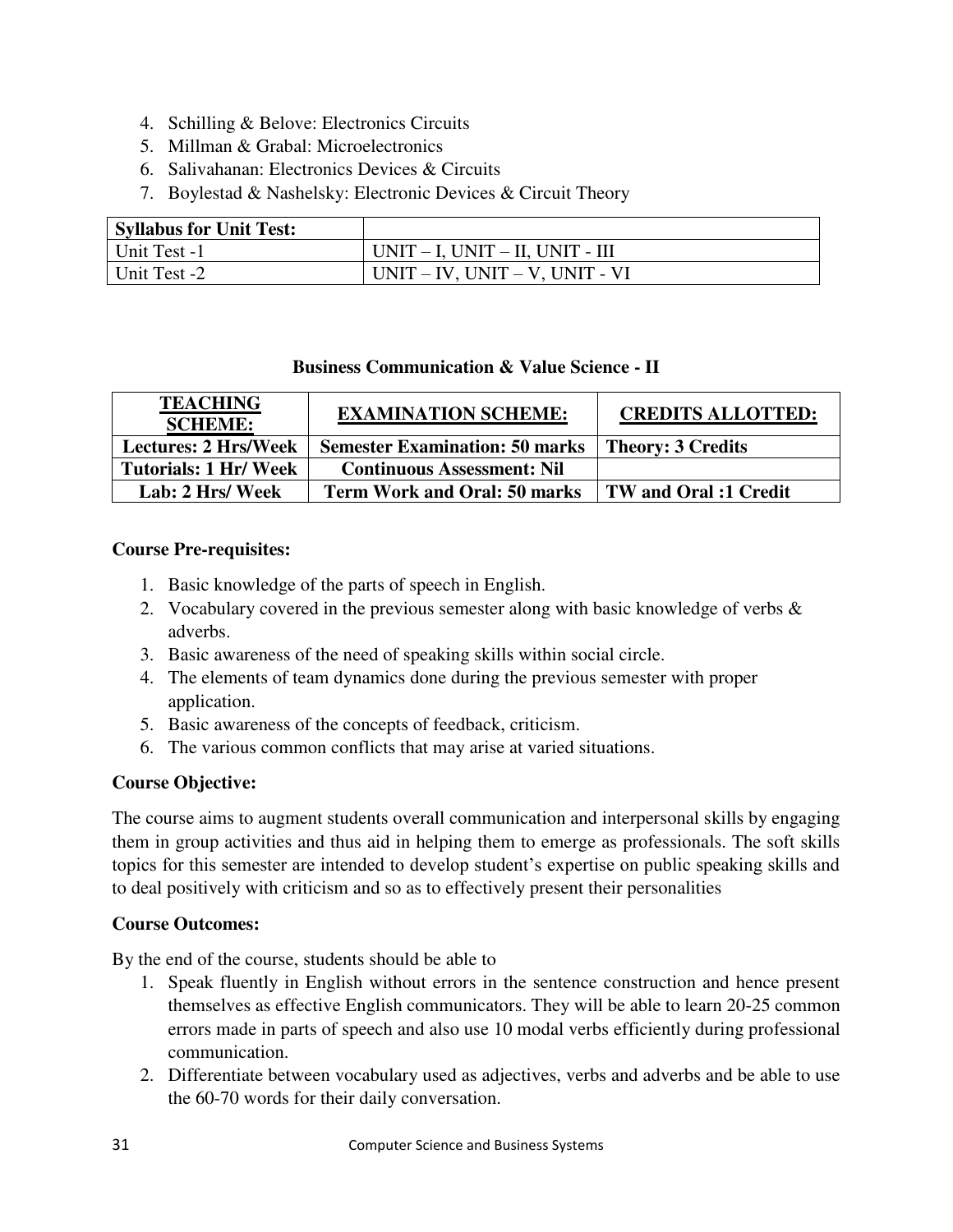- 3. Overcome the fear of speaking and will be aware of the 3 types of public speaking necessary according to the contemporary requirements. They would be able to deliver a public speech according to the need of the audience and also be aware of positive body language to be manifested during a speech.
- 4. Deal with the deeper parameters of working in teams like team motivation, multicultural team activity and team conflict resolution.
- 5. Analyze them relating to their hobbies and strengths and hence set realistic goals in terms of personal and professional growth. They will be able to identify at least 5-7 strengths and a couple of goals to be achieved that will enable their lives to be directed appropriately.
- **6.** Apply 5-6 positive strategies to diversity and inclusion during team work.

### **Topics to Be Covered:**

**Essential Grammar – II**: Application of tenses, Auxiliaries- correct usage and importance in formal communication, Business Vocabulary - Vocabulary exercises through web-based applications

### **UNIT – II [6 Hours]**

Written Communication II: Email writing- Formal and Informal email writing structure, Inquiry letters, Instruction letters, complaint letters, Routine business letters, Sales Letters etc. Technical writing, Essay writing, Paragraph writing.

**UNIT – III [6 Hours]** 

**Vocabulary- II:** Vocabulary exercises through web-based applications, Usage and application through mock meetings

**Situational Conversation:** Application of grammar and correct spoken English according to context/ situation and application in business scenario.

### **UNIT – IV [6 Hours]**

**Fundamentals of Effective Communication:** Public Speaking: fundamentals of effective public speaking, types- Extempore speech, manuscript speech, and ways to enhance public speaking skills, storytelling, oral review

**Presentation Skills:** PowerPoint presentations, Effective ways to structure the presentation, importance of body language

**Leadership Skills, Leader's Role, Responsibilities And Skill Required:** Understanding good Leadership behaviors, Learning the difference between Leadership and Management, Gaining insight into your Patterns, Beliefs and Rules, Defining Qualities and Strengths of leadership, Determining how well you perceive what's going on around you, interpersonal Skills and Communication Skills, Learning about Commitment and How to Move Things Forward, Making Key Decisions, Handling Your and Other People's Stress, Empowering, Motivating and Inspiring Others, Leading by example, effective feedback.

**UNIT – I [6 Hours]**